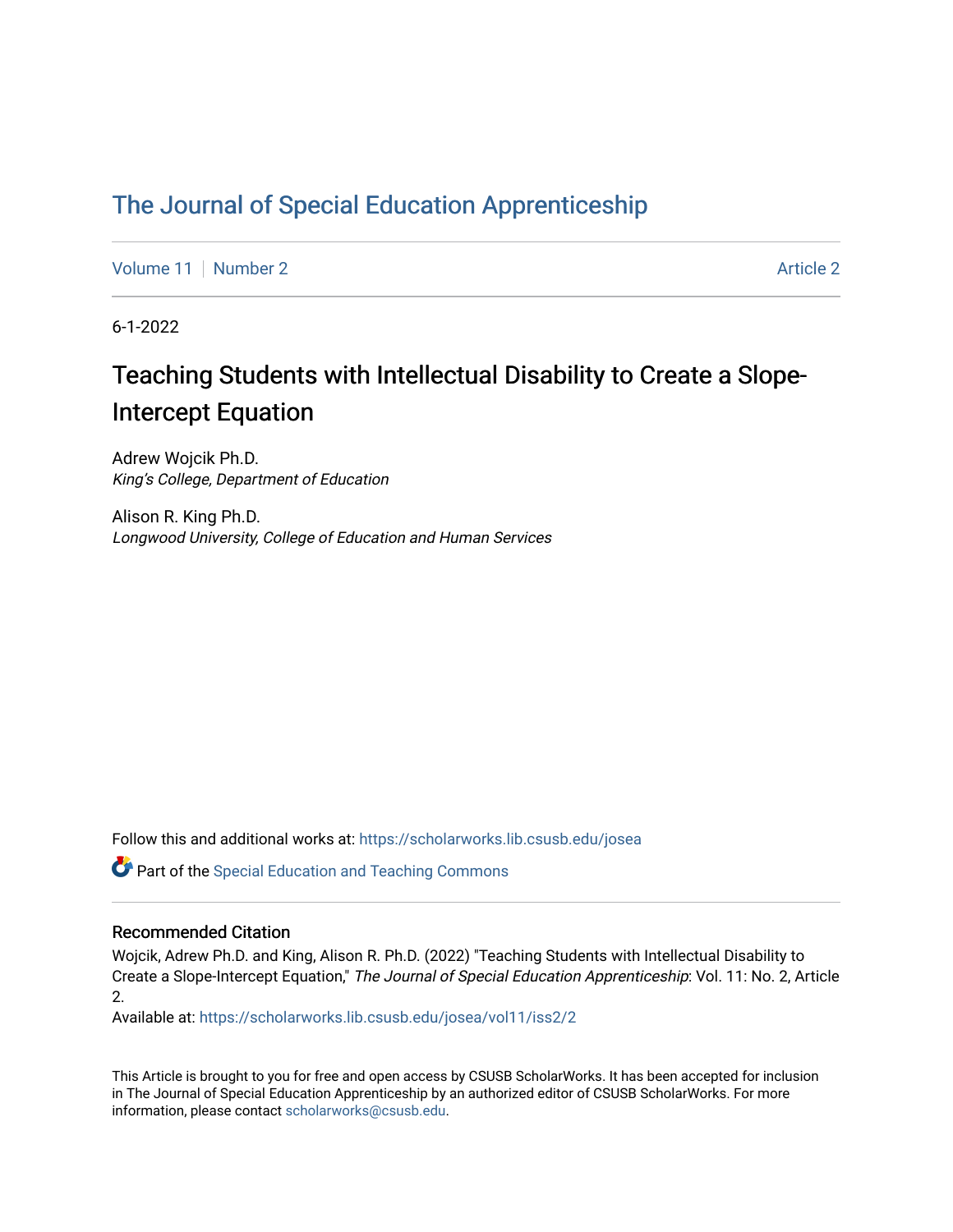ISSN 2167-3454

**JOSEA** 

THE JOURNAL OF SPECIAL EDUCATION **ÁPPRENTICESHIP** 

**Vol. 11(2) June 2022**

## **Teaching Students with Intellectual Disability to Create a Slope-Intercept Equation**

Andrew Wojcik, Ph.D.<sup>1</sup> and Alison R. King, Ph.D.<sup>2</sup> <sup>1</sup>King's College, Department of Education <sup>2</sup> Longwood University, College of Education and Human Services

Increasingly individuals with Intellectual Disability (ID) are showing the capability of learning abstract mathematical skills like algebra. The purpose of the study was to show a method for teaching high school-aged individuals with ID the algebra skill of creating an equation from a line using a time-delay strategy and equation template. We employed a non-concurrent multiple probe across participants design with four participants who showed an increase in performance after the intervention. All participants showed improvements with a percentage of a nonoverlapping data effect size of 86.84%. The study supplied more evidence that the use of time delay approaches can help individuals with ID make progress within the general education high school curriculum.

*Keywords*: developmental disabilities, inclusion, algebra, time delay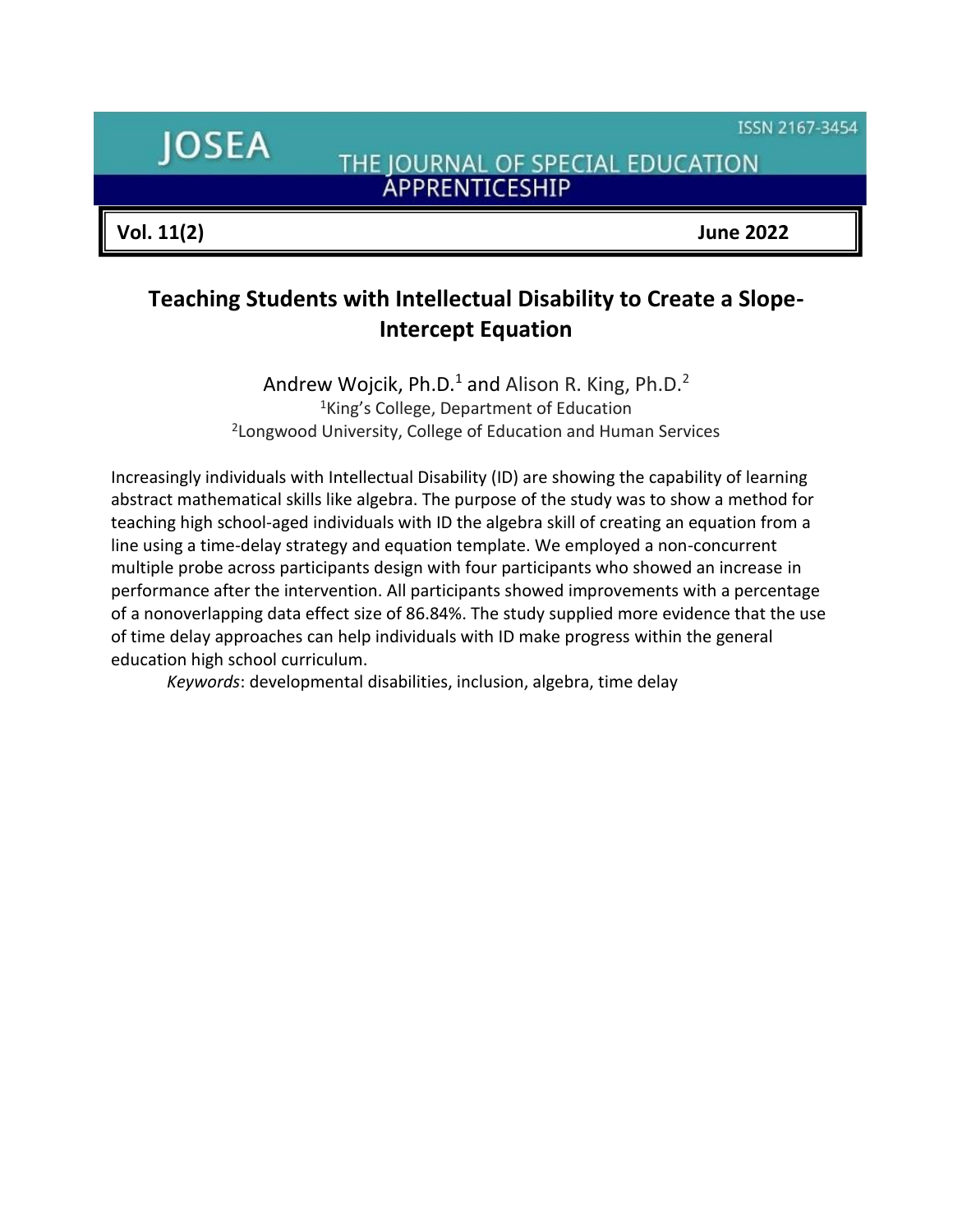Knowledge of mathematics, like reading and writing, provides individuals with tools that enhance independent living, employment, and recreation (Kim et al., 2015; National Governors Association Center for Best Practices & Council of Chief State School Officers [NGACBP & CCSSO], 2010; Rodriguez, 2016a & 2016b). Categorically, the National Council of Teachers of Mathematics (NCTM) organizes mathematics into five instructional domains including (1) numbers and operations, (2) algebra, (3) geometry, (4) data analysis and probability, and (5) measurement (NCTM, 2000). NCTM (2000) links the categorical domains of mathematics with a conceptual framework of mathematical skills that includes five strands. Kilpatrick et al. (2001) defined the strands as

*Conceptual understanding-* comprehension of mathematical concepts, operations, and relations; *procedural fluency-*skill in carrying out procedures flexibly, accurately, efficiently, and appropriately; *strategic competence-*ability to formulate, represent, and solve mathematical problems*; adaptive reasoning*capacity for logical thought, reflection, explanation, and justification; *productive disposition* -habitual inclination to see mathematics as sensible, useful and worthwhile, coupled with a belief in diligence and one's own efficacy. (p. 5)

In the early 2000s, curriculum developers worked to integrate the instructional domains and the skills strands throughout the K-12 curriculum (NCTM, 2000; NGACBP & CCSSO, 2010). For example, NCTM (2000) embedded algebra throughout the K-12 curriculum because algebra is essential to access high school science, technology, engineering, and math instruction (STEM; Kendall, 2011; Kress, 2005; NGACBP & CCSSO, 2010). The integration of algebra across the K-12 curriculum affects individuals with disabilities who were prevented from learning algebra found in the special education classroom prior to 2004 (Creech-Galloway et al., 2013; Foegen & Morrison, 2010; Jimenez et al., 2008, Johnson et al., 2013). The Individuals with Disabilities Education Improvement Act in 2004 (IDEIA) called for "… high expectations for … [children with disabilities] … ensuring their access to the general education curriculum in the general education classroom, to the maximum extent possible..." Despite the language found within the law, schools continue to place 93% of individuals with Intellectual Disability (ID) in separate classrooms/schools without direct access to the general education classroom (Agran et al.,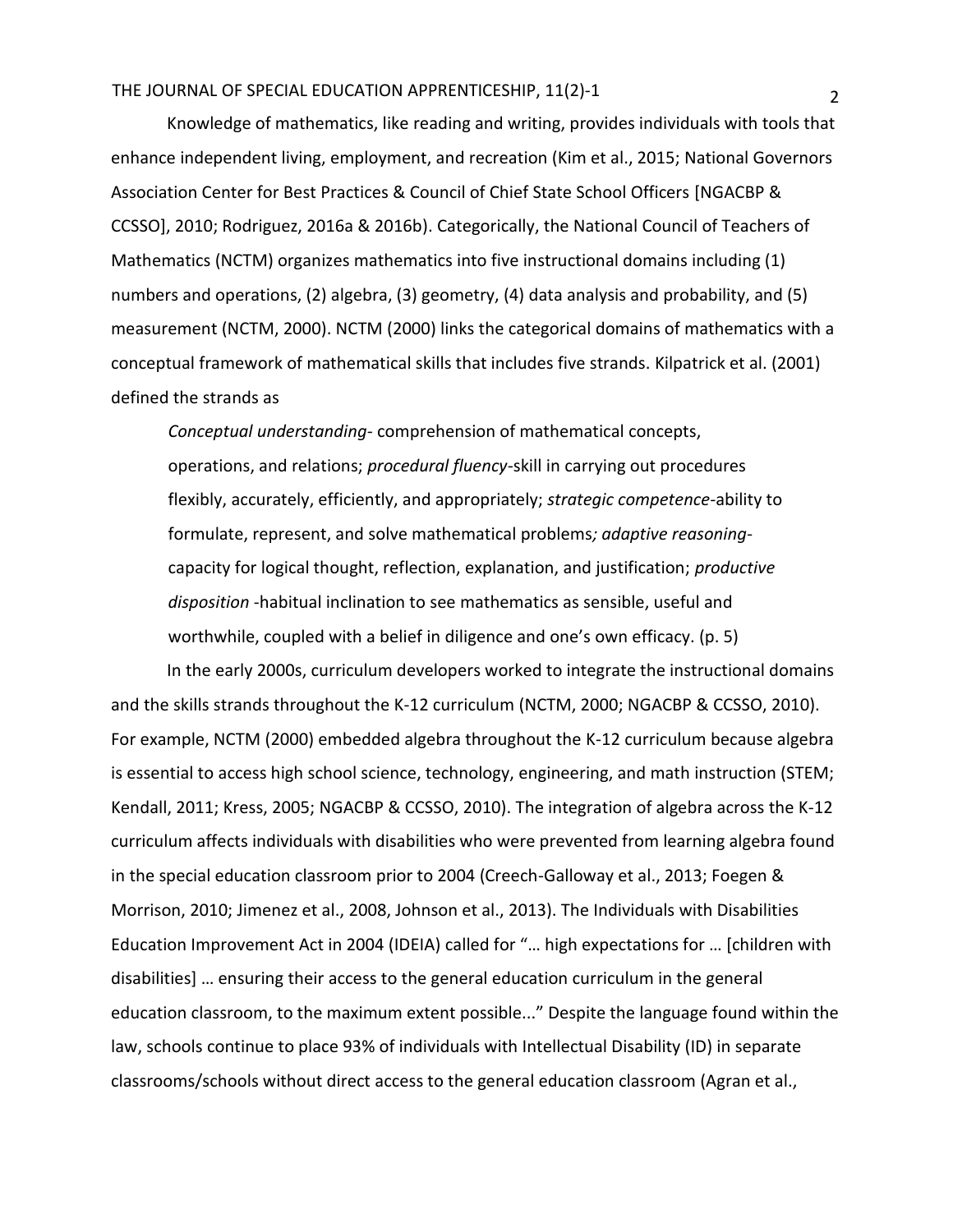2020; Kleinert, 2015; Kleinert et al., 2020). IDEIA defines ID for school aged individuals, as a condition where measured general intellectual functioning and adaptive behavior fall below 2.5 standard deviations. For students identified with ID, exclusion from the general education curriculum occurs because some believe students with ID will not benefit from the general education environment or content, the student needs extensive modification to the curriculum, or the student needs communication support (Agran et al., 2020; Greenstein & Baglieri, 2018, Kleinert et al., 2015). Additionally, exclusion occurs because special educators may be unfamiliar with abstract math content, and general educators may be unfamiliar with inclusive pedagogy (Agran et al., 2020; Creech-Galloway et al., 2013; Greenstein & Baglieri, 2018; Johnson et al., 2013).

#### **Algebra for Individuals with ID**

The general education algebra requires students with and without disabilities to develop abstract algebraic reasoning skills (Creech-Galloway et al., 2013; Greenstein & Baglieri, 2018; Kilpatrick et al., 2005; Monari Martinez, 1998; NGACBP & CCSSO, 2010), and there is a limited body of research providing examples of students with ID learning the abstract algebraic curriculum. Most studies demonstrated elementary arithmetic or functional life skill mathematics (Hord & Bouck, 2012; Hudson et al., 2018).

Research exploring High-school level Algebra course inclusion for students with ID began with Monari Martinez (1998), who described and theorized the benefits for teaching abstract algebra instruction to students with ID. Noting, social and self-esteem benefits, they predicted individuals would benefit from exposure to logical thinking and to the language of mathematics.

Logical thinking can be demonstrated as students develop procedural abilities (Kilpatrick et al., 2001), and much of the existing research shows individuals with ID developing procedural fluency to solve one-step equations (Baker et al., 2015; Bowman et al., 2019; Hudson et al., 2018; Jimenez et al., 2008). Similar procedural studies show individuals with ID learning procedures to find the lengths for different sides of a triangle with the Pythagorean Theorem, or solving algebraic word problems (Creech-Galloway, 2013; Root and Browder (2019). Logic can also lead to communication development (Monari Martinez, 1998), and research shows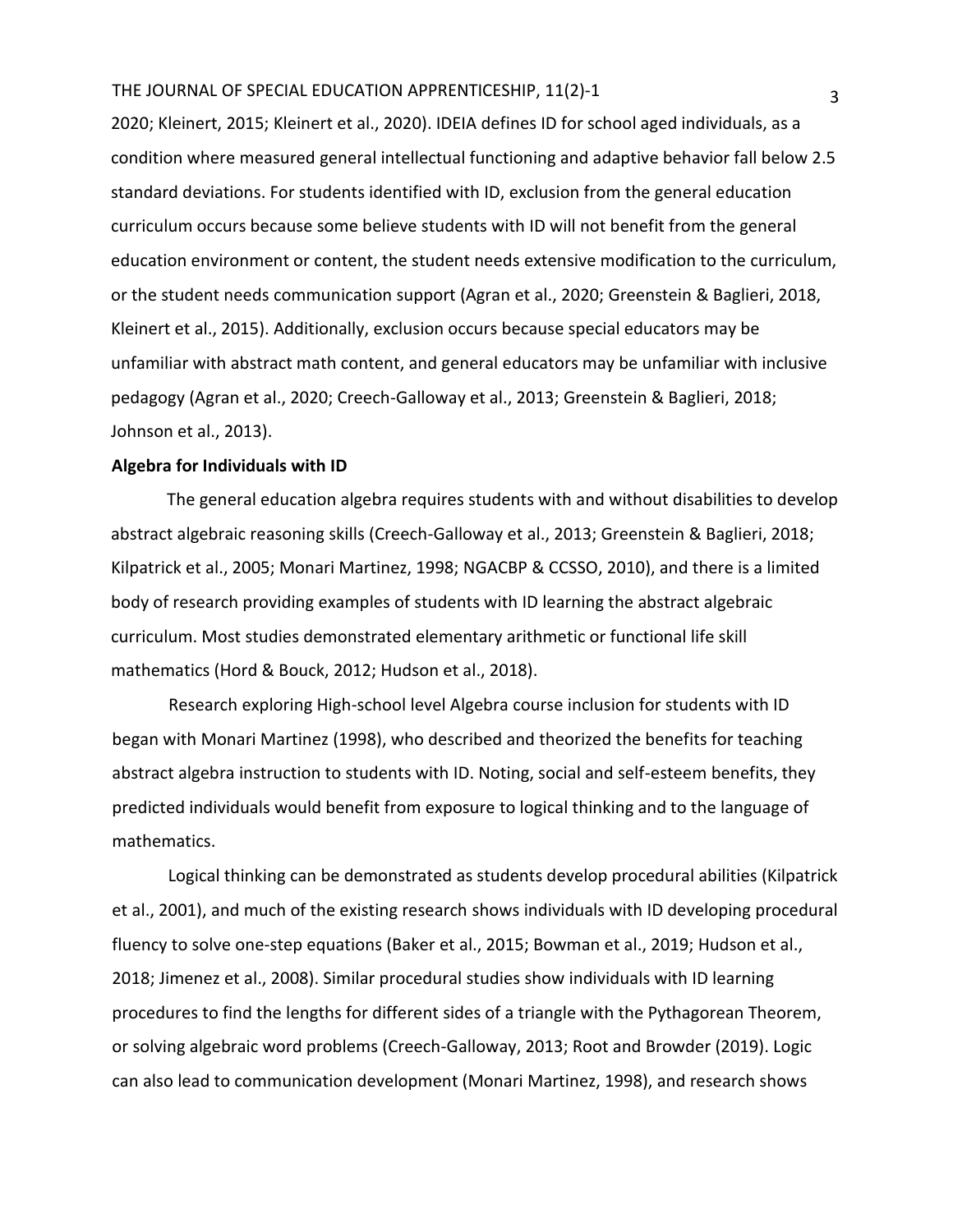students with disabilities having conversations about algebra. Göransson et al., (2016) observed and documented students with ID building conceptual understanding. In the study, students discussed how a balance beam served as a model for the concept of equations. Similarly, Rodriguez (2016a) observed individuals creating symbols language to represent concepts (e.g. variables were represented with " ").

How much or how well students with ID can learn algebra remains a focus of the literature which was also the primary focus in a series of studies conducted by Monari Martinez and colleagues. In all their studies, students with ID participated and completed a high school level High-school level Algebra course (see Monari Martinez & Benedetti, 2013; Monari Martinez & Neodo, 2020; Monari Martinez & Pellegrini, 2010). In one study, 15 participants demonstrated improvements working with fractions, solving equations, and word problems (Monari Martinez & Pelligrini, 2010). Qualitative work samples from the participants were published separately in Monari Martinez and Benedetti (2013). The work samples showed a variety of algebraic problems solved including equations involving the compound interest formula (*A = P (1 + r/n)nt)* which required the participants to use logarithms to solve for variables.

Monari Martinez and Neodo (2020) extended the skills taught to include manipulation of linear equations. In their study, six students with ID could learn to manipulate variables for linear to create linear equations on a Cartesian Plane. Although comprehensive with their demonstration of skills development, the studies did not show students preforming the inverse skill of taking information from the Cartesian (e.g., a line) and creating an equation. *Creating Slope-Intercept Equations* 

One skill found throughout the K-12 algebra curriculum involves converting graphical information into a formula, and as a skill, it is introduced when teaching linear functions (e.g*., y = mx + b*) from graphs of lines or other functions (Kaput, 2008; NGACBP & CCSSO, 2010). The concept resurfaces throughout the general education mathematics and science curriculum because the skill has utilitarian applications for all individuals even for individuals with ID (Kaput, 2008; Kaufman et al., 2017; Monari Martinez & Benedetti, 2011; Yoon et al., 2001). Parts of the concept are introduced as early as second grade, before learning about fractions,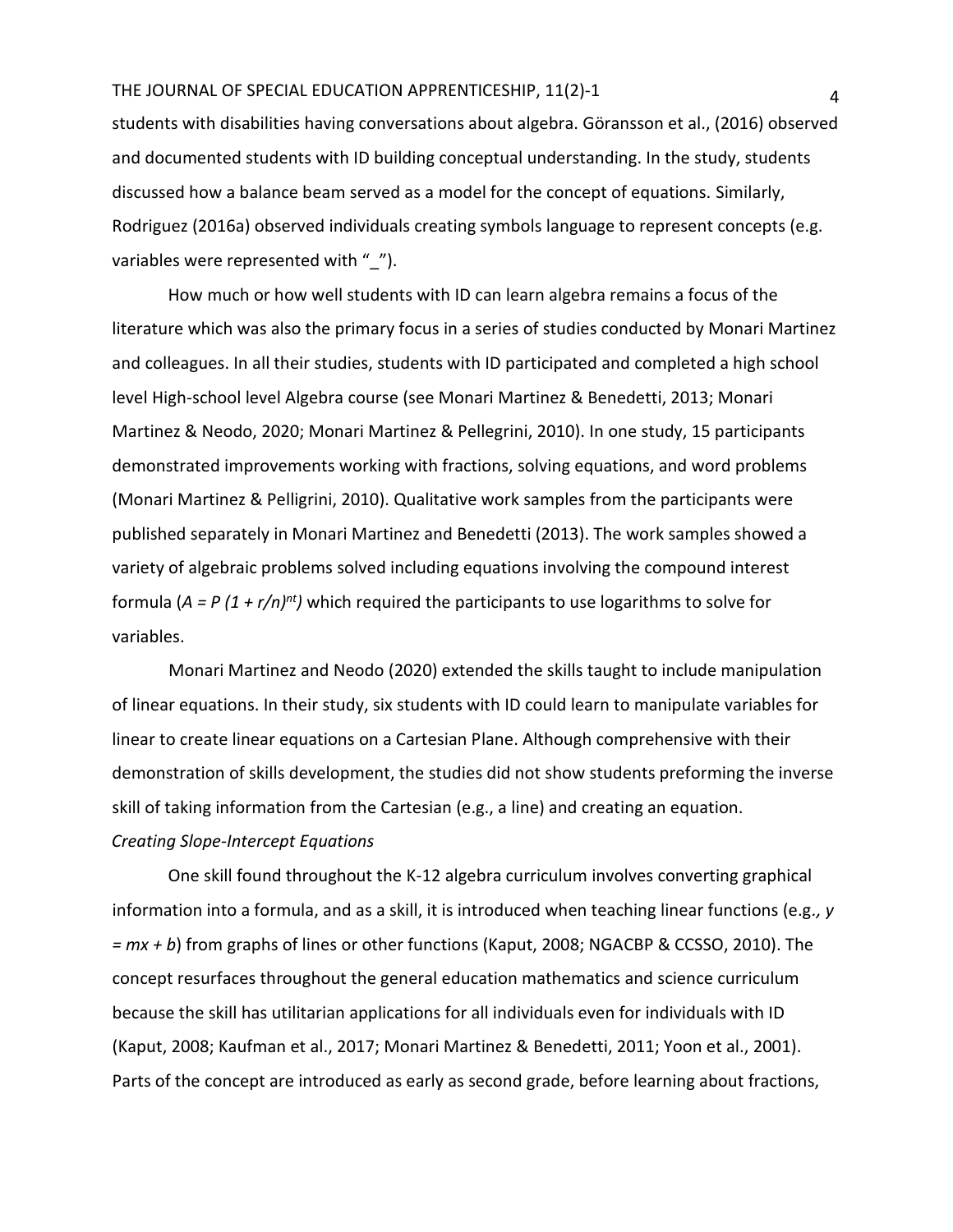where students are asked to plot, graph, and interpret data. In grade six, students are introduced to the direct variations, linear equations where the y-intercept is 0 (e.g. *d = rt*). Grade six science also begins to overlap with mathematics where science activities can include displays of data on Cartesian Planes or the use of linear formulas (see Virginia Department of Education, 2018).

To solve the problems, individuals must read critical information from a graph (b and m) to fill in parts of an equation (e.g., *y = mx + b*). At present, few examples show a method for instructing individuals with ID creating equations from graphs (Hord & Bouck, 2012; Hudson et al., 2018). Without explicit examples in the literature, individuals with ID are more likely to be excluded from high school academic activities (Agran et al., 2020; Creech-Galloway et al., 2013; Jimenez et al., 2008; Johnson et al., 2013, Kleinert, et al., 2015; Kleinert, 2020).

When learning to create formulas, students are introduced to the concept of slope, and slopes are needed to interpret data from line-graphs. Students may use the skill in educational settings where individuals set goals or self-monitor growth where student data is displayed on a line graph (see Figarola et al., 2008). As a concept, a similar skill is required to interpret data presented in newspapers (e.g., COVID-19 Graphs). More directly, slope intercept equations are needed in recreational activities involving computer games, computer coding, or robotics. During these activities students may be asked to direct a robot to move diagonally through space (on an imaginary coordinate plane) (Taylor, 2018). Similarly, when learning computer languages like BASIC, LOGO, and Scratch, individuals command graphical elements to move across a screen by substituting values into the *y=mx+b* formula (see Matthes & Drakopoulos, 2019; Taylor, 2018).

For older students, teaching students to create formulas (functions) from graphical data could translate to employment. Manipulating functions is an essential part of using Microsoft Excel, and employers are willing to employee individuals with ID in data entry positions (Ameri, 2017; Wehman et al. 2020). As noted by Monari Martinez and Benedetti (2010), learning algebra skills makes it easier for individuals with ID to gain employment in the banking industry. *Teaching Techniques* 

Pedagogically, researchers have explored instructional options to teach algebra to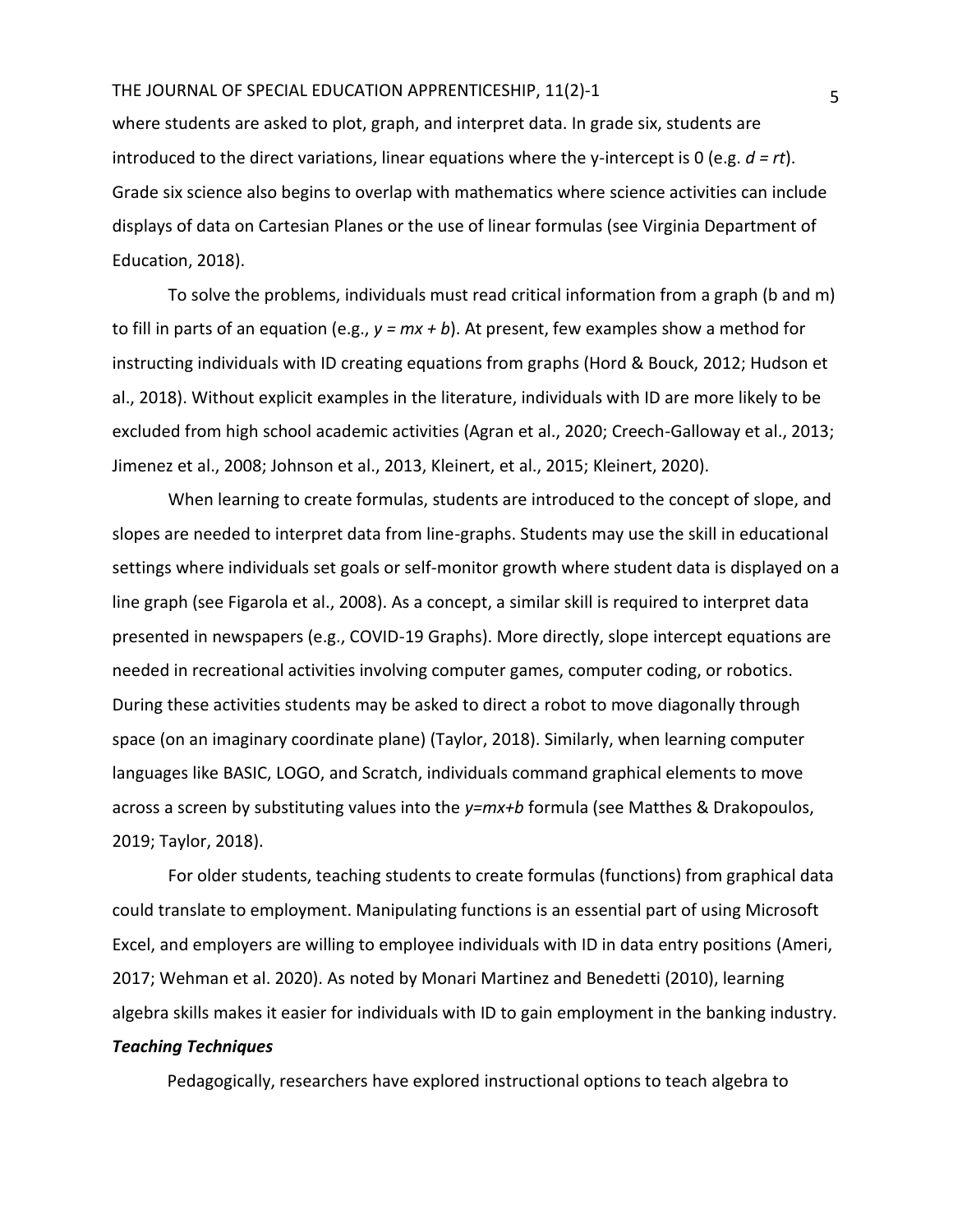students with ID (Bowman et al., 2019; Hudson et al., 2018). Monari Martinez and Neodo (2020) described participants solving problems in tutoring sessions delivered by a general educator in consultation with a special educator. Göransson et al. (2016) documented the use of inquiry-based questioning as a strategy (e.g., what will happen when we add or take away numbers from this side or that?), and Rodriguez (2016a, 2016b) embedded math instruction within naturalistic project-based learning. In one example, students mapped space in a greenhouse by using formulas to calculate the space needed for each variety of plant. Pedagogically, most studies demonstrate ways to support students using computer-aided instruction, concrete representations, video modeling, or graphing calculators (e.g., Creech-Galloway et al., 2013; Hammond et al., 2012; Hord et al., 2019; Hord & Xin, 2015; Yakubova & Bouck, 2014). Finally, scholars have demonstrated a version of behavior approaches, sometimes described as structured teaching, systematic direct instruction, or schema-based instruction (Browder et al., 2012; Creech-Galloway et al., 2013; Jimenez et al., 2008; Root & Browder, 2019; Root et al., 2017; Root & Browder, 2019; Spooner et al., 2017).

#### *Time Delay*

As part of the behavioral interventions, a systematic prompting strategy was often employed. Specifically, a version of a time delay (TD) strategy was employed in multiple studies (Bowman et al., 2019). For instance, Jimenz and colleagues (2008) described a constant time delay strategy as a strategy for teaching one-step equations, and Creech-Galloway and friends (2013) used a simultaneous prompting strategy. The TD strategies have a storied history in special education.

Learning occurs when the individual consistently decides the response needed for a given set of stimuli (S<sup>D</sup>) in the environment (Touchette, 1971). In general, an individual with ID is presented with a stimulus (S), and the individual is prompted to complete the task after a delay and provided with reinforcement for correct responses (Neitzel & Wolery, 2009; Saunders et al., 2013). A TD procedure provides teachers with a method to ensure the individual with ID will receive positive reinforcement for a correct response reducing the errors found in natural trial and error learning (Touchette & Howard, 1984). Teachers can implement TD as part of an overall systematic instructional system to teach various functional and academic skills (Collins,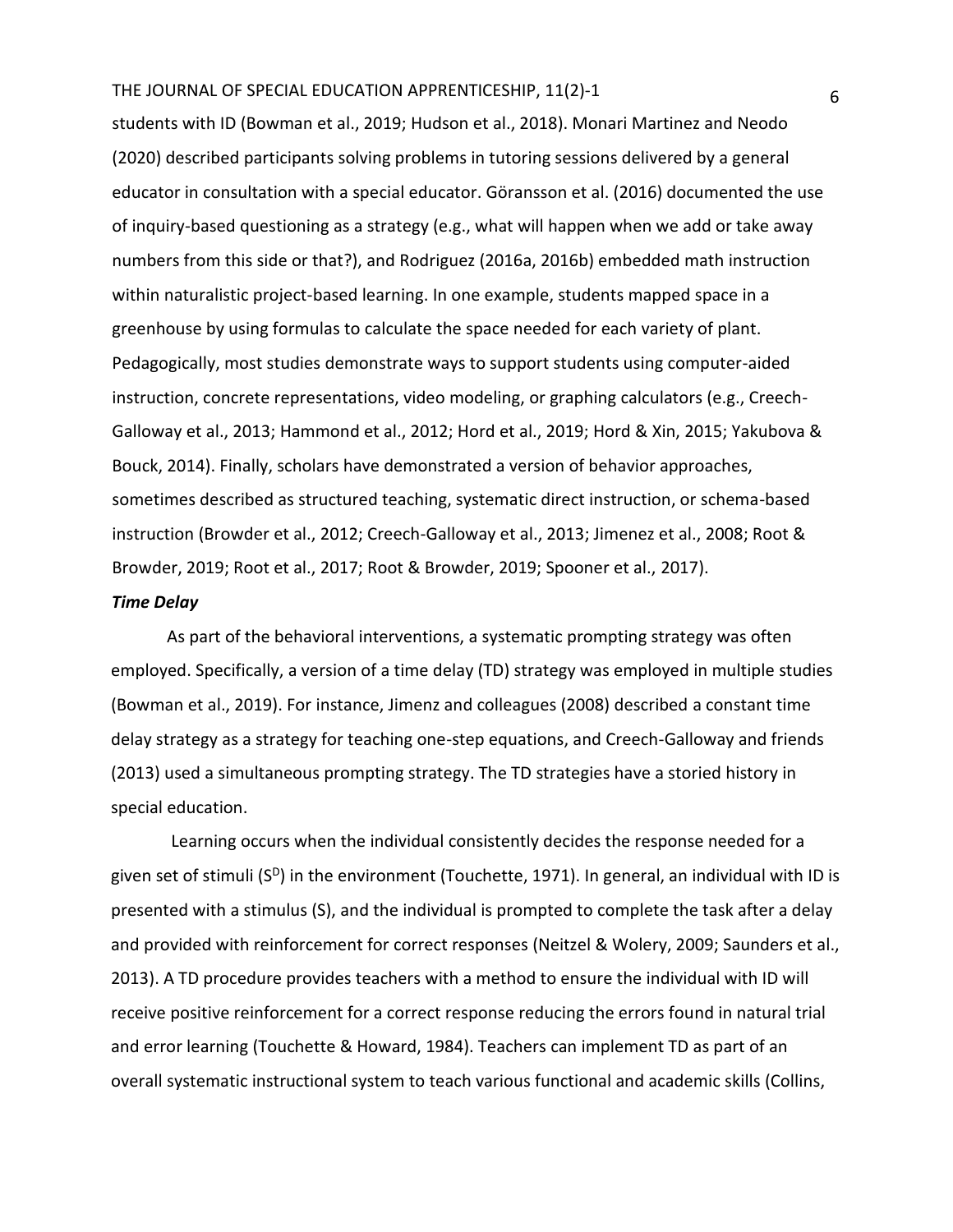2012; Halle et al., 1979; Neitzel & Wolery, 2009; Saunders et al., 2013). Variations or extensions of TD include simultaneous prompting (prompting after zero-seconds for all trials), progressive time delay (beginning with zero-second TD incrementally increases over time), and constant time delay (introduces a skill with a zero-second time delay and then supplies a predetermined amount of time) (Collins, 2012; Snell & Brown, 2006; Saunders et al., 2013). There are variations of the TD that do not include a zero-second delay during intervention (e.g., Halle et al., 1979) and the original application of TD used a variable delay that would increase and decrease the delay to participant's correct or incorrect responses (e.g., Touchette, 1971).

TD can support individuals with ID as they learn to complete algebra related skills. For example, Jimenez et al. (2008) documented techniques to teach high school individuals with ID to solve one-step equations. Baker et al. (2015) replicated the study and three of their participants showed improvement over baseline with the intervention. Creech-Galloway et al. (2013) used a simultaneous TD procedure to teach individuals to solve the Pythagorean Theorem. Other studies have included individuals finding points on the Cartesian plane (e.g., Browder et al., 2010; Browder et al., 2012). However, current research does not show individuals with ID using TD to create equations when given graphs. Creating equations from graphical representations is a key element to the encoding and decoding of functions in mathematics (Kilpatrick et al., 2001).

#### **Purpose of the Study**

The purpose of the study was to show a method for teaching high school-aged individuals with ID the algebra skill of creating an equation from a line using a time-delay strategy and equation template.

#### **Method**

#### **Research Design**

We employed a non-concurrent multiple probe across participants design to evaluate the effectiveness of a combination of TD and equation template when teaching. This design effectively evaluates an intervention using a population with specific characteristics in realworld environments without exposing participants to excessive baseline trials (Gast et al., 2014; Horner et al., 2005), and the non-concurrent designed allowed for flexibility with the student's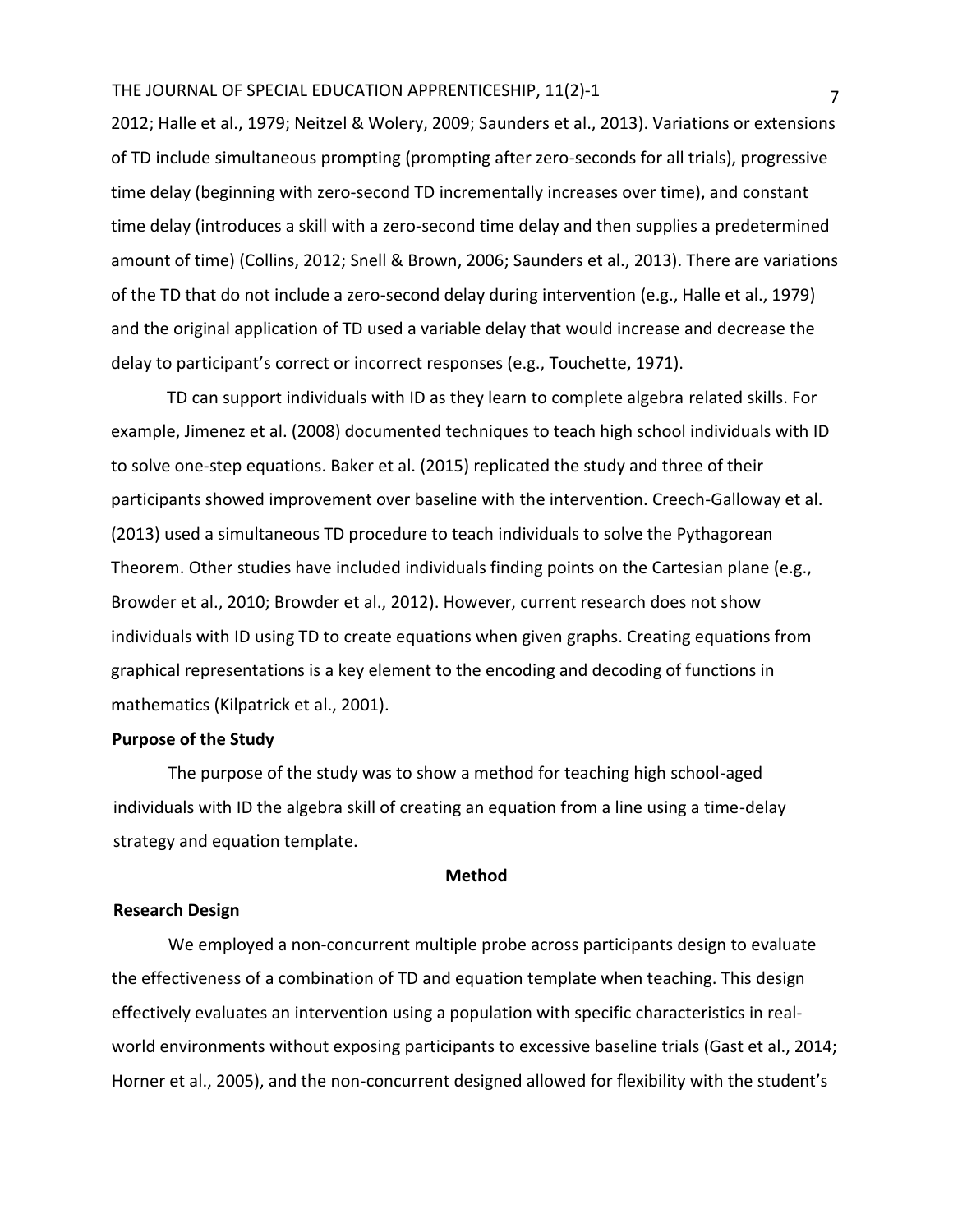schedules. Before beginning the study, the University Institutional Review Board and the school district reviewed and approved the study. Additionally, participants' parents supplied permission, and individuals assented to take part in the study.

#### **Setting**

This study took place at a high school with 1,900 students in a southern U.S. state. The school served as a regional center to provide community-based instruction to participants with ID. Participants engaged in academic instruction within a general education, computer literacy class taught by a dual-certified special education and general education teacher. The tenperson class met every other school day for 90 minutes in the late morning before lunch. The classroom had a workstation devoted to prerequisite mathematics-related instruction (e.g., creating formulas). The class included individual desks for lectures and a small table for station/lab work. The table was large enough for two individual workstations and one paraprofessional member. All individuals rotated to the station once for 10-minute practice sessions during the 90-minute class. When not engaged in the rotation, participants engaged in computer literacy activities with the larger class group. The station included a wheelchair accessible table, necessary supplies, outlets for laptop computers, and communication tools (e.g., whiteboards, calculators, three-dimensional shapes, manipulatives, graph paper, and pencils). Two participants rotated to a paraprofessional-supervised station devoted to the mathematics activities, and at the station, individuals worked on other individualized mathematics assignments.

Although a teacher could instruct individuals at the workstation, **a** paraprofessional (assistant teacher) delivered the mathematics interventions related to the study. The paraprofessional was 54 years old and had 18 years of experience collaborating with individuals with ID. She had less than two years of college and she took part in regular professional development in the areas of (a) positive behavioral supports, (b) prompting strategies, (c) data collection, and (d) systematic instruction.

Prior to participating in the study, the paraprofessional engaged in training which included five, 30-minute training sessions delivered by a general education math teacher and a behavioral specialist. Content instruction delivered by the math teacher included a direct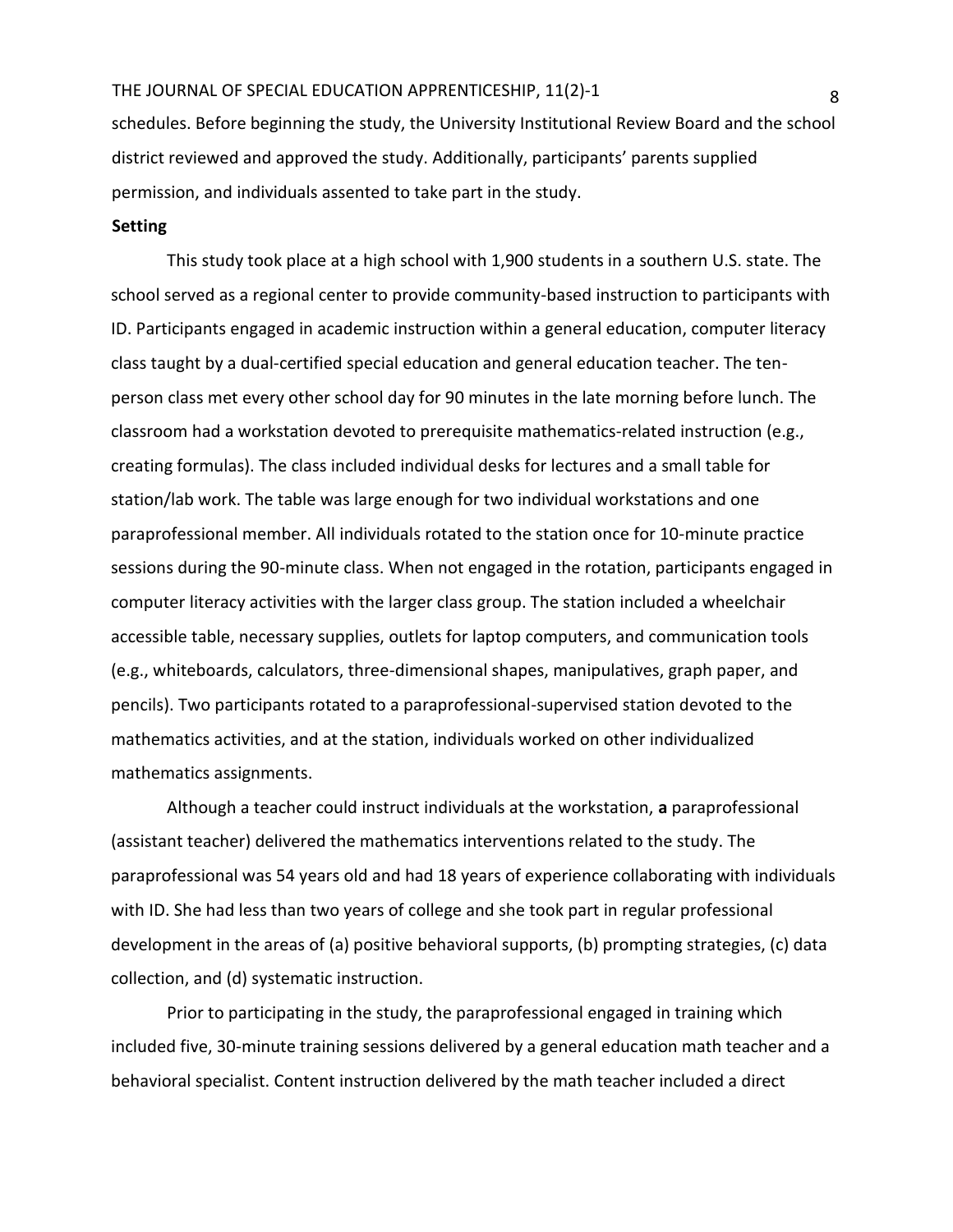demonstration with the task analysis for creating equations from graphs, as well as alternate procedures for creating the equation (e.g., using two points). The paraprofessional was able to solve a random selection of the problems with 100% accuracy, in which the number of correct steps divided by the total number of steps is multiplied by 100. In a separate training session, a behavior specialist reviewed prompting strategies and procedures. During role playing activities she demonstrated the ability to set up the activity, deliver the intervention, and record the data with 100% accuracy. Finally, the classroom teacher and the paraprofessional practiced recording data on the task analysis until the interobserver agreement reached a minimum of 90% agreement by using the point-by-point agreement ratio (agreements/[agreements + disagreements] x 100).

#### **Participants**

The participants in this study were (1) enrolled in high school, (2) eligible for participation in the statewide alternative assessment (see Every Student Succeeds Act of 2015), (3) under the age of 18, and (4) had not completed the state high school mathematics alternative assessment. The school distributed a letter of interest to the ten parents of qualifying individuals. Four of the ten parents supplied consent for participation.

#### *Gagarin*

Gagarin (pseudonym) immigrated to the United States at the age of seven. School records showed that he received special education services under the ID label. For state testing, the school classified him as white. Records reported a full-scale intellectual quotient (IQ) of 40 on the Universal Nonverbal Intelligence Test-Second Edition (Bracken & McCallum, 2016) and a score between 17 and 40 on the Scale of Independent Behavior-Revised Adaptive Behavior subtest (Bruininks et al., 1996). At the time of the study, he was a 17-year-old male enrolled in his third year of high school. He communicated with verbal communications, gestures, and Picture Exchange Communication Symbols®. This was supplemented with a dynamic display voice output communication aid. Gagarin took part in general education classes, including piano, physical education, computer literacy, and art. His individual education program (IEP) mentioned a single mathematics goal designed to promote number identification implemented during cooking activities.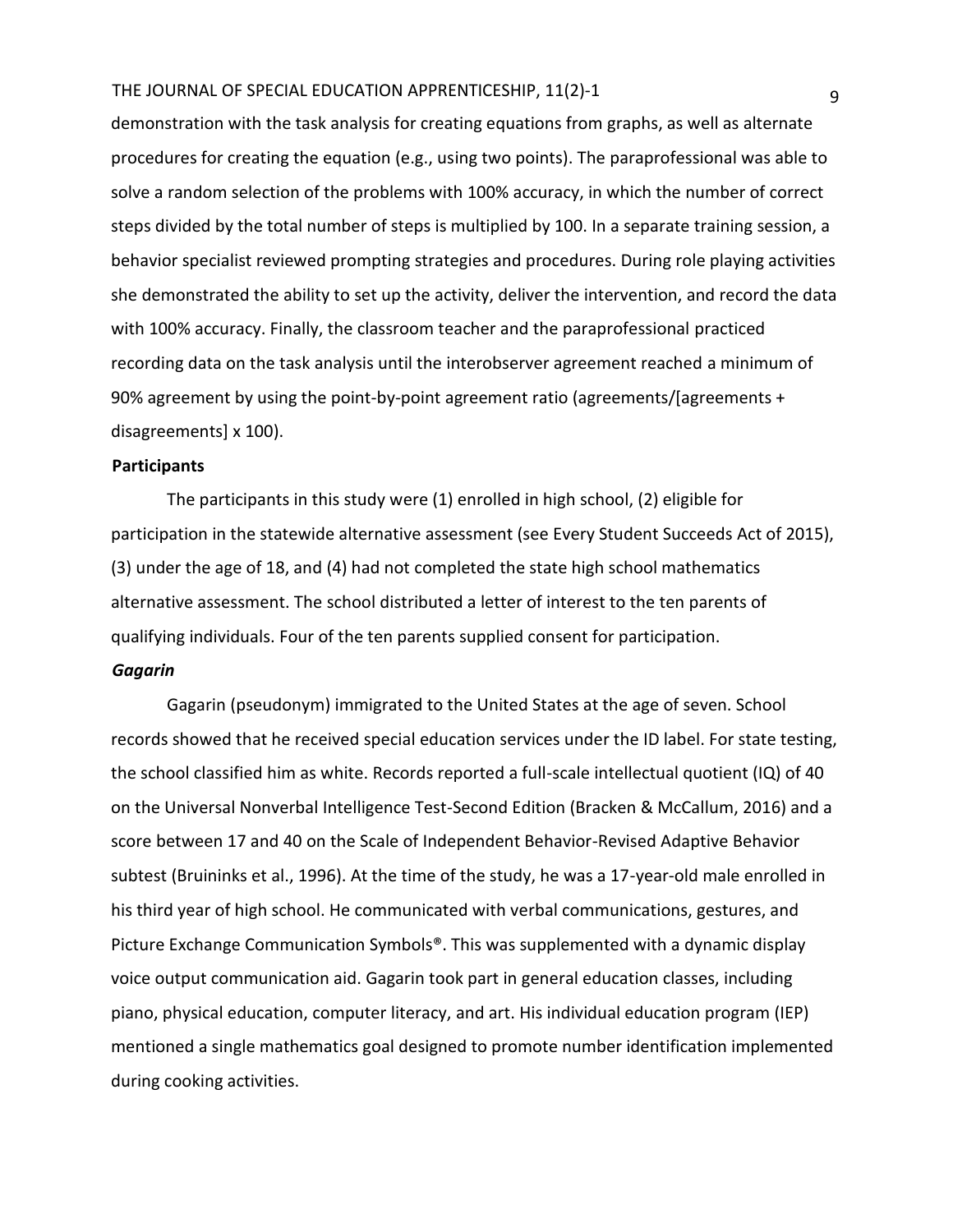#### *Shepard*

At the time of the study, Shepard (pseudonym) was a 16-year-old high school female who received services under the ID disability category. She was classified as white on standardized tests. School records selectively presented cognitive scores from the Wechsler-Intelligence Scale for Children Fourth Edition (WISC-IV; Wechsler, 2003) with Working Memory Index and Processing Speed Index, showing a standard score of 65. School records also showed adaptive scores of 41-47 on the Scales of Independent Behavior-Revised (SIB-R: AB). Shepard attended general education classes devoted to health, chorus, computer literacy, and culinary arts, with less than half of her time devoted to community-based activities. During verbal communication exchanges, the paraprofessional asked clarifying questions to support Shepard with expressive communication. Her IEP goal said she would apply mathematical skills to practical situations, and the IEP noted she had a low tolerance for academic activities. Her math activities included running a cash register, buying items in restaurants or stores, and counting inventory items. Outside of the computer literacy class and this study, Shepard did not engage in mathematics related activities.

#### *Grissom*

Grissom (pseudonym) was a 17-year-old male attending his second year of high school. On state tests, the school reported his race as "other". The IEP described multiple health issues with ID as his primary disability. School records highlighted scores from the Woodcock-Johnson Tests of Cognitive Abilities-Third Edition (Woodcock et al., 2001) listing a Brief Intelligence Ability score of 40 and a Verbal Comprehension Index of 61. The school also reported a standard score of 73 on the Vineland Adaptive Behavioral Scales-Second Edition (Sparrow & Cicchetti, 2005). Grissom took part in elective general education classes, including chorus, physical education, drama, and a computer literacy class. A paraprofessional supported his receptive communication with written directions. Grissom took part in regular mathematics activities, including measuring solids and liquids in a kitchen, changing to the nearest quarter, counting inventory, and running a register. His IEP said that Grissom would learn to solve onestep equations.

*Titov*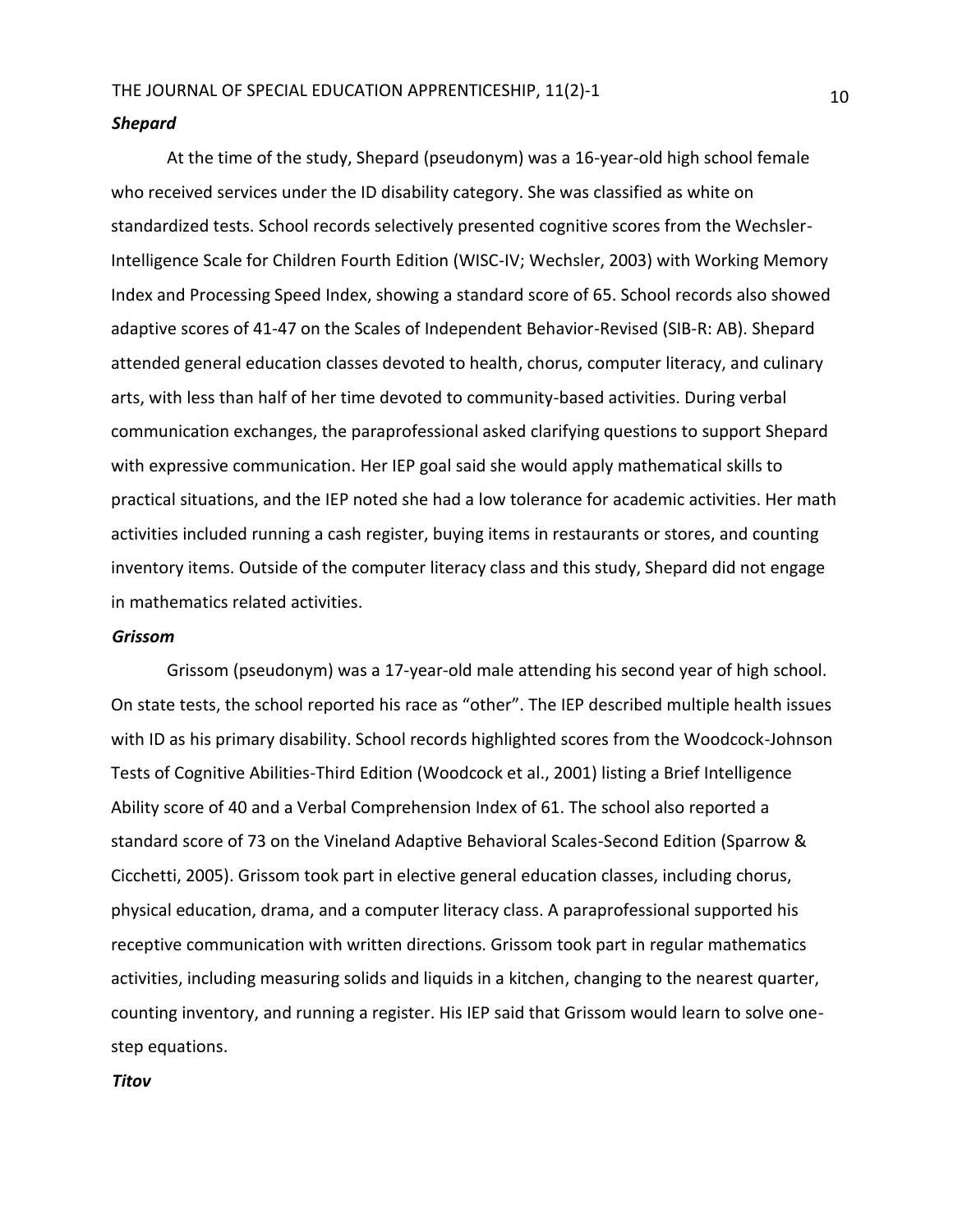Titov (pseudonym) was a 15-year-old female participant attending her first year in high school. On state tests, the school classified Titov as "White" under the race category. School records confirmed individual education eligibility under the category of ID with a full-scale intelligence score of 69 (WISC-IV) and adaptive scores of 37-58 (SIB-R: AB). The teachers reported that Titov did not need communication support. She took part in general education for art, computer literacy, and physical education. Her IEP mathematics goal called for an increase in computational and functional mathematics skills but did not supply math skills examples. Her teacher reported that Titov participated in mathematics activities, including running a cash register, counting money, making change, taking inventory, and buying items by rounding up to the nearest dollar.

#### **Materials**

The paraprofessional accessed the materials needed to check, record data, and supply the intervention. Items included answer keys and a computer-generated equation of a line to match the following parameters: a line in the first quadrant with whole number x-intercepts and y-intercepts ranging between one and ten. The paraprofessional presented the formula in the slope-intercept form  $(y = mx + b)$ , a laminated communication board with numbers 1 to 10 (for Gagarin), pencils, paper, a four-function calculator, and a graphic having the formula template and a graph of a line (Figure 1).

#### **Figure 1.**



*Note.* For each trial, participants received a computer-generated line with whole number intercepts between 1 and 10. The arrows have been added for clarity.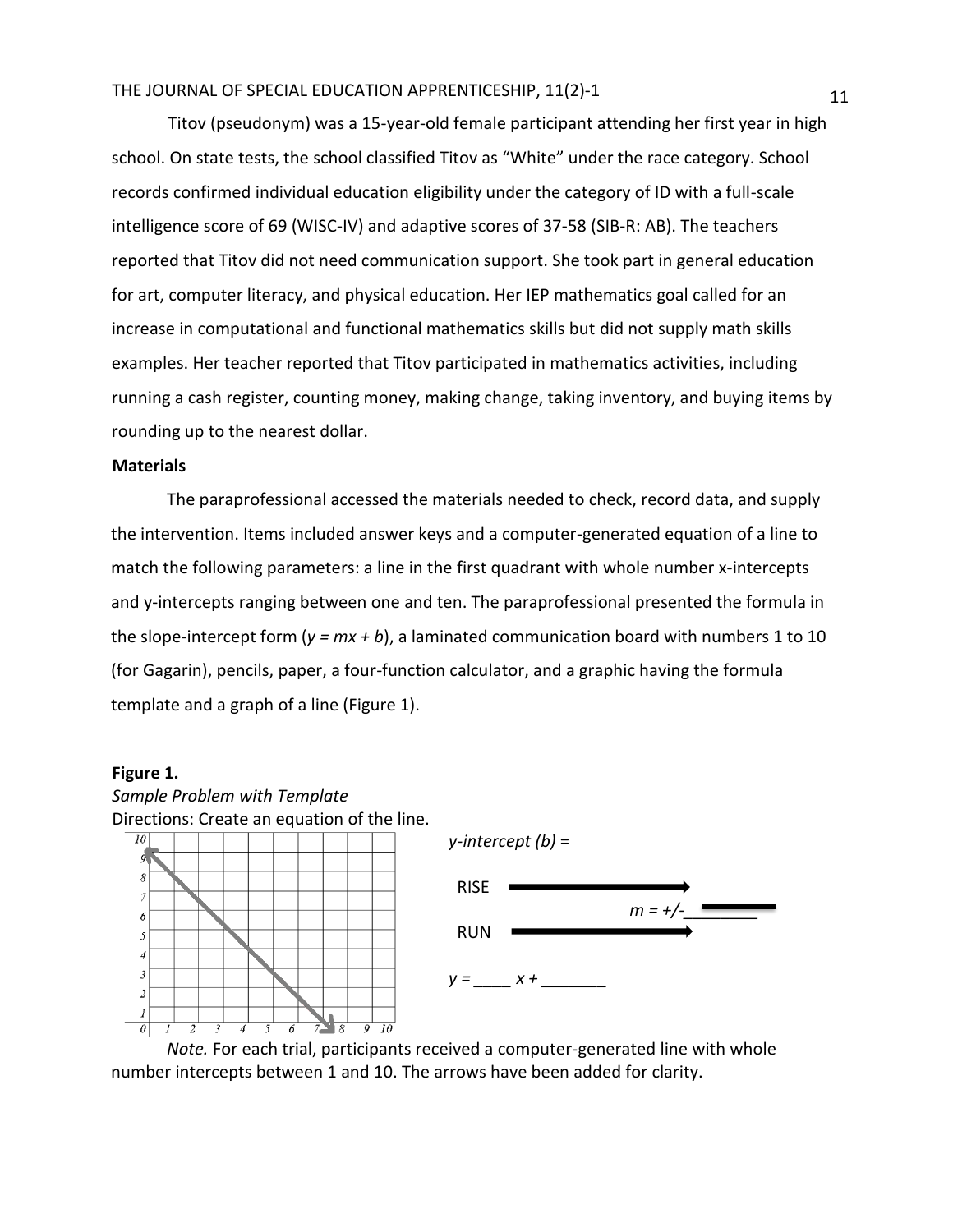#### **Procedures**

Pairs of participants rotated to the in-class stations devoted to mathematics activities. The school grouped participants into pairs for the study based on activity schedule alignment which was loosely based on student interest and ability levels. A pair worked at the same workstation (with a divider between them) during the study. Gagarin and Titov made up the first pair and Grissom and Shepard formed the second pair. Although it should be noted that Titov was often unavailable because she was selling coffee as part of a class fundraising activity. One participant engaged in unrelated mathematics independent practice work (e.g., using a calculator, counting money, ranking values, or finding shapes); the independent practice used a structured teaching method based on the Treatment and Education of Autistic and related Communications Handicapped Children (TEACCH) system (See Collins, 2012; Virues-Ortega et al., 2013). Then, the paraprofessional began the intervention with the second student before rotating to the first student. Initial baseline probes occurred on different days due to the availability of the participants. Borders surrounded the students to prevent direct observation of the intervention asked the participant if they wanted to take part in an algebra activity. Consistent with the IRB protocol, participants assented with a verbal acknowledgment or nod. If the participant did not assent, the staff was prepared to offer an alternate activity (art, watching a movie, or a computer game). Procedurally, the paraprofessional followed a semistructured script. The script included the following an introduction, an assent to take part check, the algebra activity with a time delay procedure (See figure 2). To keep track of the fiveseconds, the paraprofessional silently counted and tapped a finger on the table for each second.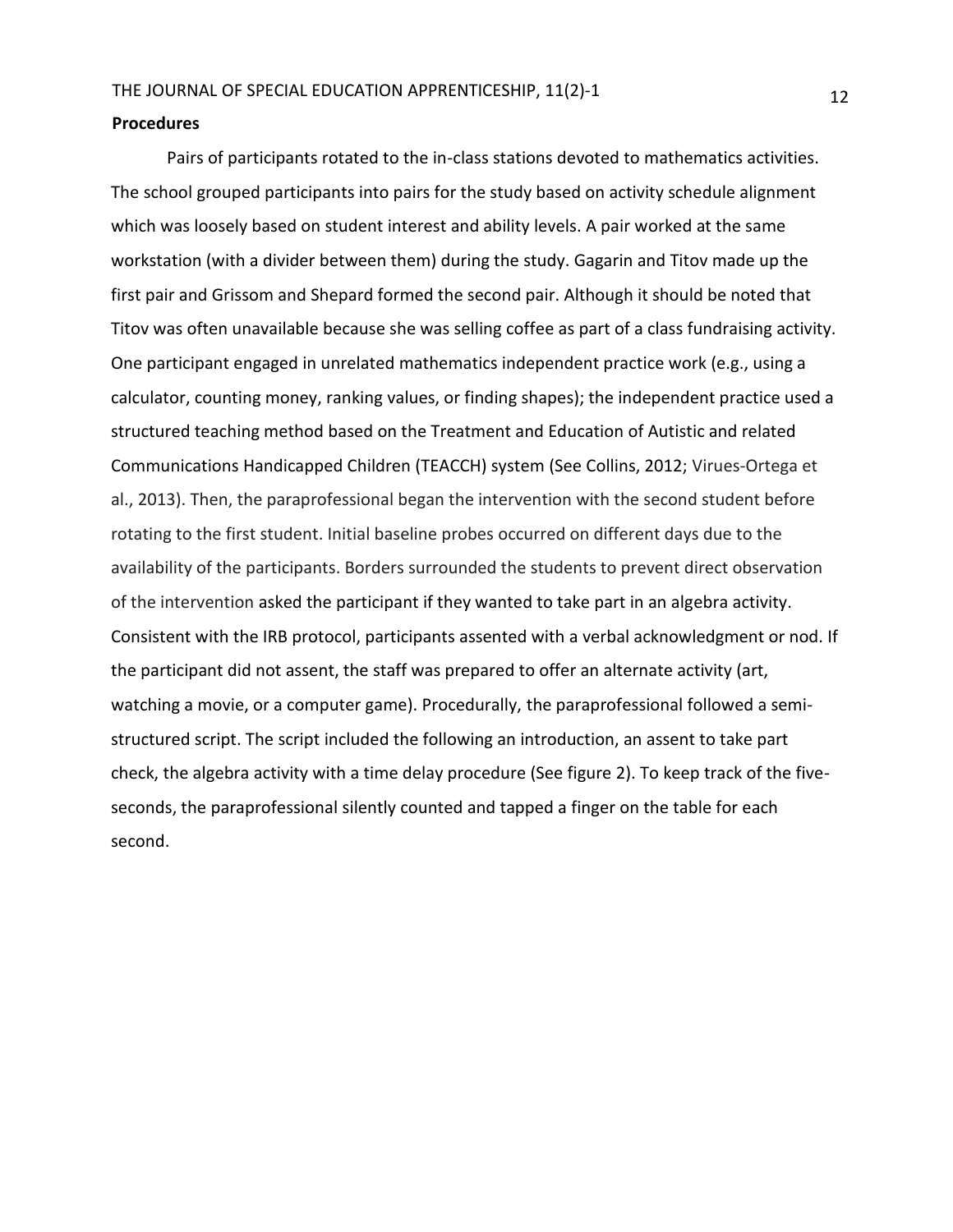## **Figure 2.**

*Semi-Structured Script Used by the Paraprofessional*

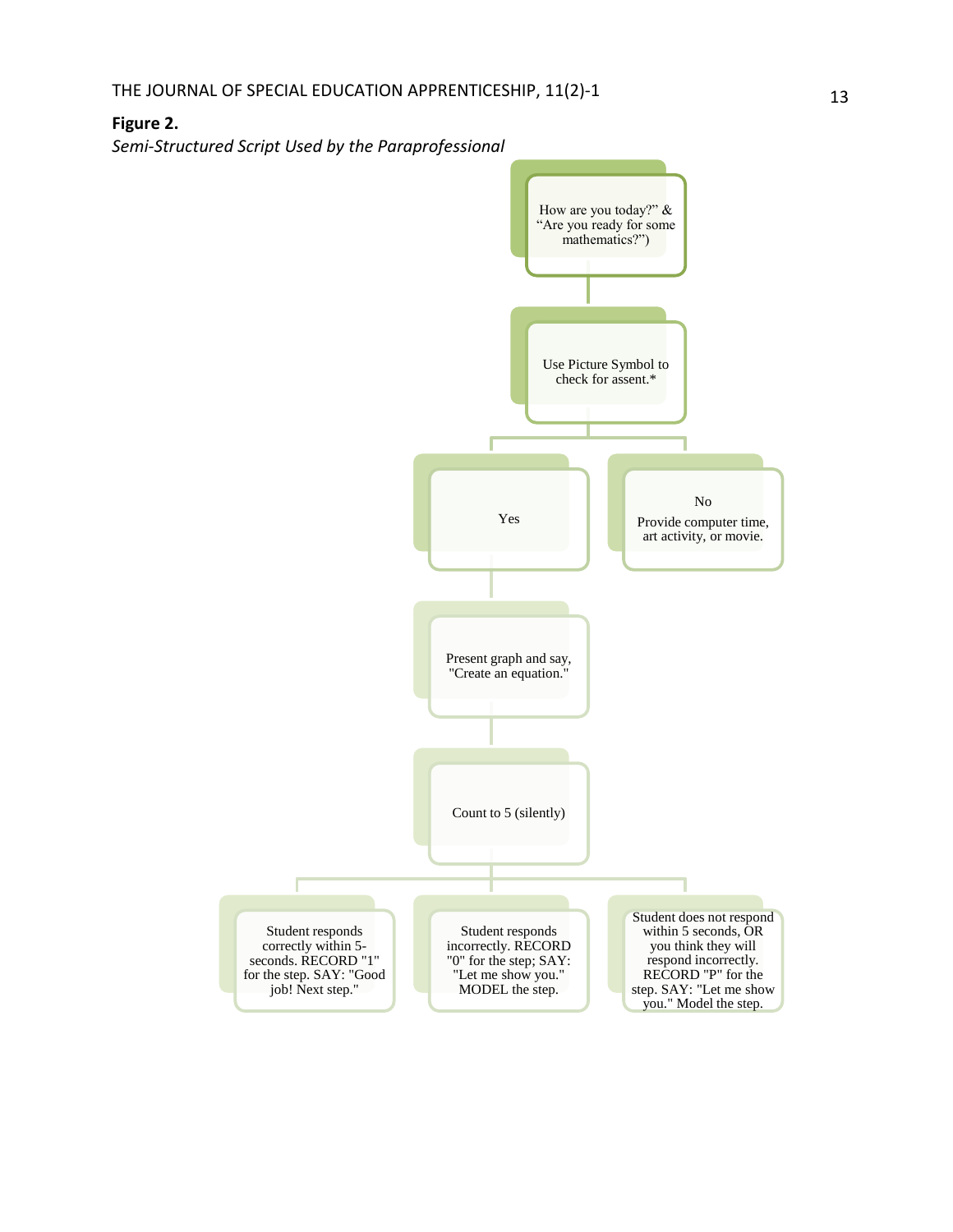#### *Measurement*

The researchers measured the dependent variable by calculating the independently completed steps for each trial recorded by a paraprofessional using the 11-step task analysis (Table 1). The paraprofessional recorded participant performance during baseline and intervention phases using codes described in the procedures. It should be noted that the measurement described in the script differed slightly for each phase of the study. When gathering baseline, the paraprofessional did not model the steps; she recorded "1" for correct responses, and "0" for incorrect responses. She would remove the work from the student complete the step out of the field of view from the student, and then present the task again saying, "next step." The generalization phase occurred as part of the participants alternate assessment testing, and once the individual failed to answer a step within five seconds or after answering any step incorrectly, the trial was stopped, and all remaining steps were recorded with a "0."

#### **Table 1.**

| ask hilarysis for creating an Equation from a Graph |                                        |                                                      |
|-----------------------------------------------------|----------------------------------------|------------------------------------------------------|
|                                                     | Step in the Task                       | Description of the behavior                          |
| 1.                                                  | Identify the y-axis                    | Participant touches or points to the y-axis          |
| 2.                                                  | Identify the y-intercept               | Participant touches the point where the line         |
|                                                     |                                        | passes through the y-axis.                           |
| 3.                                                  | Place the y-intercept in the formula.  | Participant writes number into the equation of a     |
|                                                     |                                        | line $y = mx + b$ .                                  |
| 4.                                                  | Trace the triangle                     | Participant touches the y-intercept traces across    |
|                                                     |                                        | the line to the x-intercept & from the x-intercept   |
|                                                     |                                        | to the origin                                        |
| 5.                                                  | Count rise                             | Participant counts from the origin to the y-         |
|                                                     |                                        | intercept.                                           |
| 6.                                                  | Put rise into the formula              | Participant writes number into the slope formula     |
|                                                     |                                        | $(m = +/-$ rise/run)                                 |
| 7.                                                  | Negative or positive slope?            | Participant selects a negative or positive sign in   |
|                                                     |                                        | the slope formula $(m = +/-$ rise/run)               |
| 8.                                                  | Place sign into the formula.           | Participant writes sign into the equation of a line. |
|                                                     |                                        | $y = +/-$ mx + b                                     |
| 9.                                                  | Count run.                             | Participant counts from origin to the x-intercept.   |
|                                                     | 10. Place run into the formula         | Participant writes run into the slope formula.       |
|                                                     |                                        | $m=+/$ - rise/run                                    |
|                                                     | 11. Place slope into the line formula. | Participant writes slope into equation of a line     |
|                                                     |                                        | $Y = +/- mx + b$                                     |

*Task Analysis for Creating an Equation from a Graph*

*Note.* Gagarin placed communication cards into the formula instead of "writing"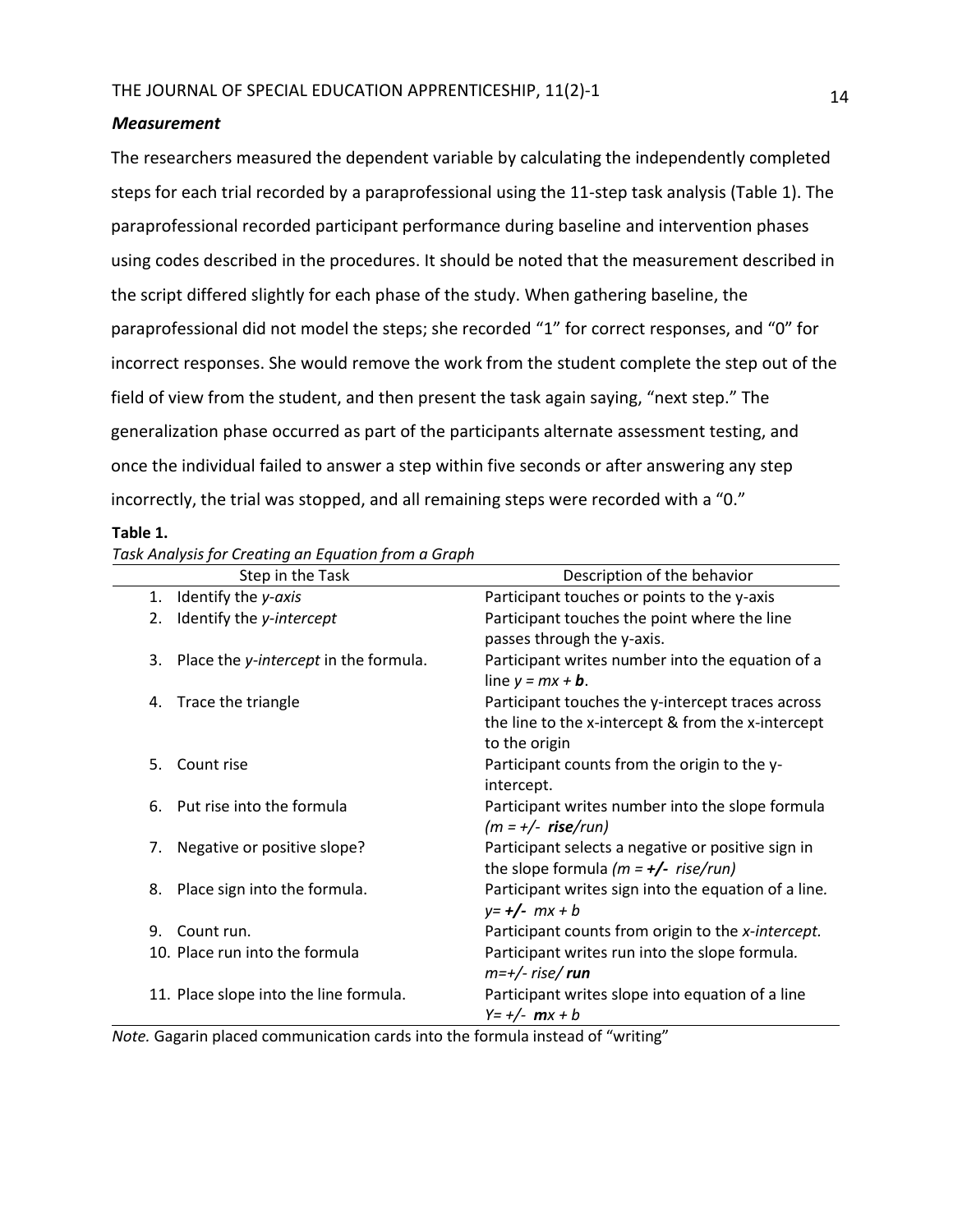Of the 88 individual trials, the researchers observed and coded 48% of the trials for fidelity and accuracy with the measurement. The 43 observations included: (a) 14 scheduled trials, (b) all 20 state testing trials, and (c) 9 unscheduled observations of convenience. *Fidelity*

A fidelity checklist was used to measure fidelity. The checklist verified the materials used, the counting of 5 seconds (by tapping on the table), delivery of the prompt, and accuracy of data recording. The researcher who used the checklist during observations of the intervention and coded a session as not meeting the fidelity criteria if any item was not checked on the trial checklist. Of the 21 observed intervention and baseline trials, in 2 trials the paraprofessional recorded an incorrect response with a "P" instead of a "0." Although important, the error would not change the graphed results because "P" did not count as an independently completed step. More concerning, during the generalization phase, the paraprofessional was observed delivering an inadvertent prompt on 3 out of 20 of the trials. The protocol for the state testing required the trial cease when a prompt was delivered, so the estimates of generalization for three trials might appear lower than what the student could have achieved without the error.

#### *Baseline*

The paraprofessional asked which participant wanted to start the activities. The paraprofessional provided one participant with an alternate math task unrelated to the study (e.g., using a calculator, counting money, ranking values, or finding shapes) at one workstation. Then, the paraprofessional provided the other participant adjacent workstation with the studyrelated materials, including a graph of the line and a verbal instruction, "Create the equation." Participants were provided with five minutes to complete all the steps in the task analysis. The paraprofessional recorded a "0" for incorrect steps and a "1" for an independent step. A participant needed to complete a minimum of five baseline trials across a minimum of five days. The paraprofessional then provided the participant with alternate math work and repeated the process with the second participant.

#### *Intervention*

Working with one participant at a time, the paraprofessional supplied the materials, the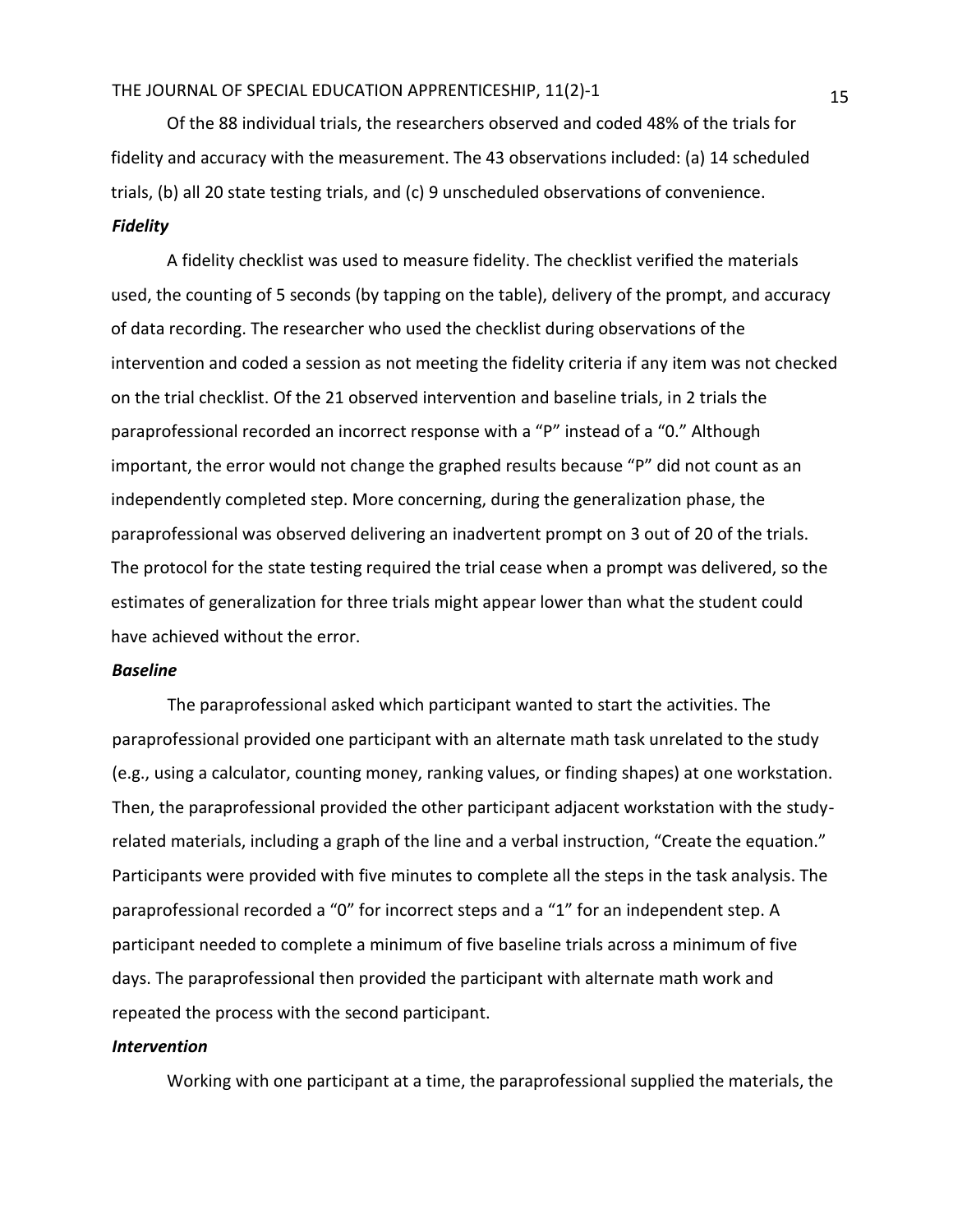computer-generated math problem, and an instruction "Create the equation." For each step of the task, the paraprofessional would say, "What is the first (or next) step?" The paraprofessional would silently and discretely tap on the table five times at one-second intervals. If the participant completed the task independently within the five-second delay, the paraprofessional would record a "1" and they would supply verbal feedback (e.g., good job, nice work, yes, that is correct). If the participant tried the problem but completed the step incorrectly, the paraprofessional recorded a "0." The paraprofessional would also say, "Let me help you out." The paraprofessional would supply verbal feedback (e.g., the y-intercept is this line). More commonly, the paraprofessional would say, "Let me show you," before modeling the step. Similarly, if the participant did not engage in the step, the paraprofessional would record a "P" and model the step after saying, "Let me help." If the prompts did not elicit a correct response, the paraprofessional would complete the step and state, "What is next?" **Analysis** 

To prepare the data for visual analysis, the team reviewed recommended literature for conducting a visual analysis (see Gast et al., 2014; Horner et al., 2005; Kubina et al, 2017; Kubina et al, 2021). First, researchers entered the raw data from the task analysis into an Excel spreadsheet for each day of the trial. On six occasions, the intervention took place in the morning and the afternoon (school schedule) and the separate trials were coded as afternoon trials by adding 0.5 to the calendar day. The software summed the steps with "1" entered (independently completed step) and ignored the "0" and "P" in the sums. Then the researchers displayed graphically with the total number of steps completed on the *y-axis* and the calendar day on the *x-axis.* displaying the number of steps completed independently by each participant across A-baseline, B- intervention, and C-generalization conditions.

During visual analysis the researchers examined performance trends before and after condition lines as well as changes the graphs were used to conduct a visual analysis with particular attention paid to the level of achievement before and after each condition line, overall trends, variability (see Horner et al., 2005). Particular attention was paid to the change in participant performance occurring before and after the condition lines (Gast et al., 2014; Horner et al., 2005).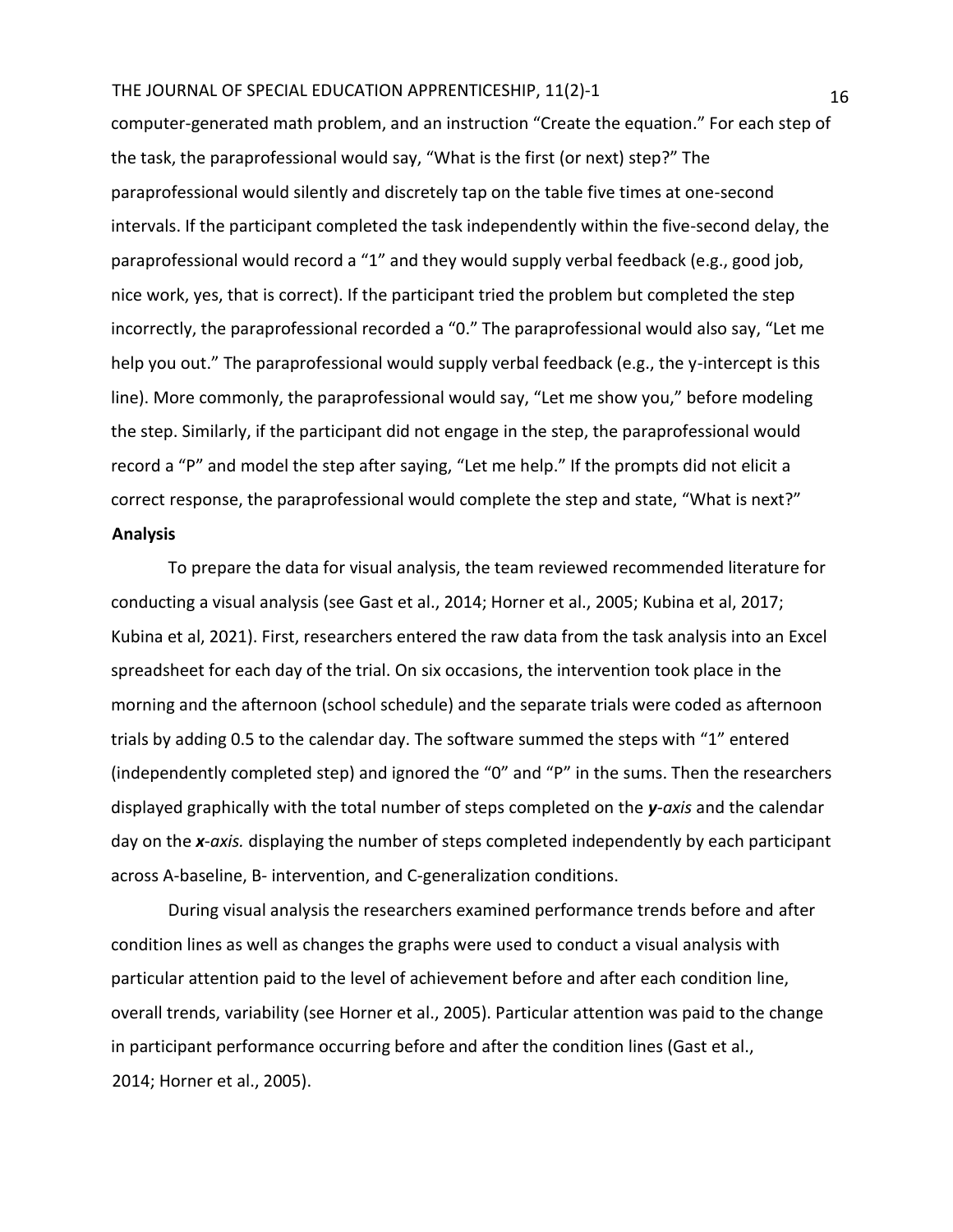#### *Interobserver Agreement*

For the same observed trials both the paraprofessional and the researcher coded data on the task analysis form. The percentage of agreement between observers was calculated using the formula described by Chaturvedi & Shweta (2015) where Percent Agreement =  $100x$ number of concurrent agreements/ total number of concurrent observations.

#### **Results**

The skill of creating an equation required participants to convert an equation in standard form into a graph of the equation using an 11-step process for creating a graph from an equation. Figure 3 presents a line graph of the participant performance.

All four participants showed zero steps completed during the baseline phase, and all four participants showed an increase in performance after the intervention began. Overall positive trends were noted for all participants during the intervention phase with the effects noticed immediately for Gagarin, after one trial for Shepard and Titov, and after two trials for Grissom. Variability was high for Shepard and Grissom with decreases in performance occurring after intervention interruptions related to breaks in the intervention (school breaks or weekends). The levels of achievement depended on the students. Three participants (Shepard, Grissom, & Titov) completed at least one trial with 100% of the steps completed, but Gagarin's performance only increased to 45%. His intervention ended early related to family initiated, planned absences. Shepard and Grissom showed variability during the intervention, with scores ranging between zero and ten steps completed.

During the generalization phase of the study, participants took the state assessment, and the same task analysis was used to measure performance; however, if staff inadvertently administered a prompt, the trial stopped, and the remaining steps were coded as a "0." All participants exhibited a decrease in performance during the generalization phase, although all generalization performances were higher than baseline. Variability also increased during the generalization phase with Gagarin completing; Shepard 37 % to 81%, Grissom 45% to 82%, and Titov 5% to 66% of steps.

All participants showed a decrease in performance during the generalization phase, although all generalization performances were higher than baseline. Variability also increased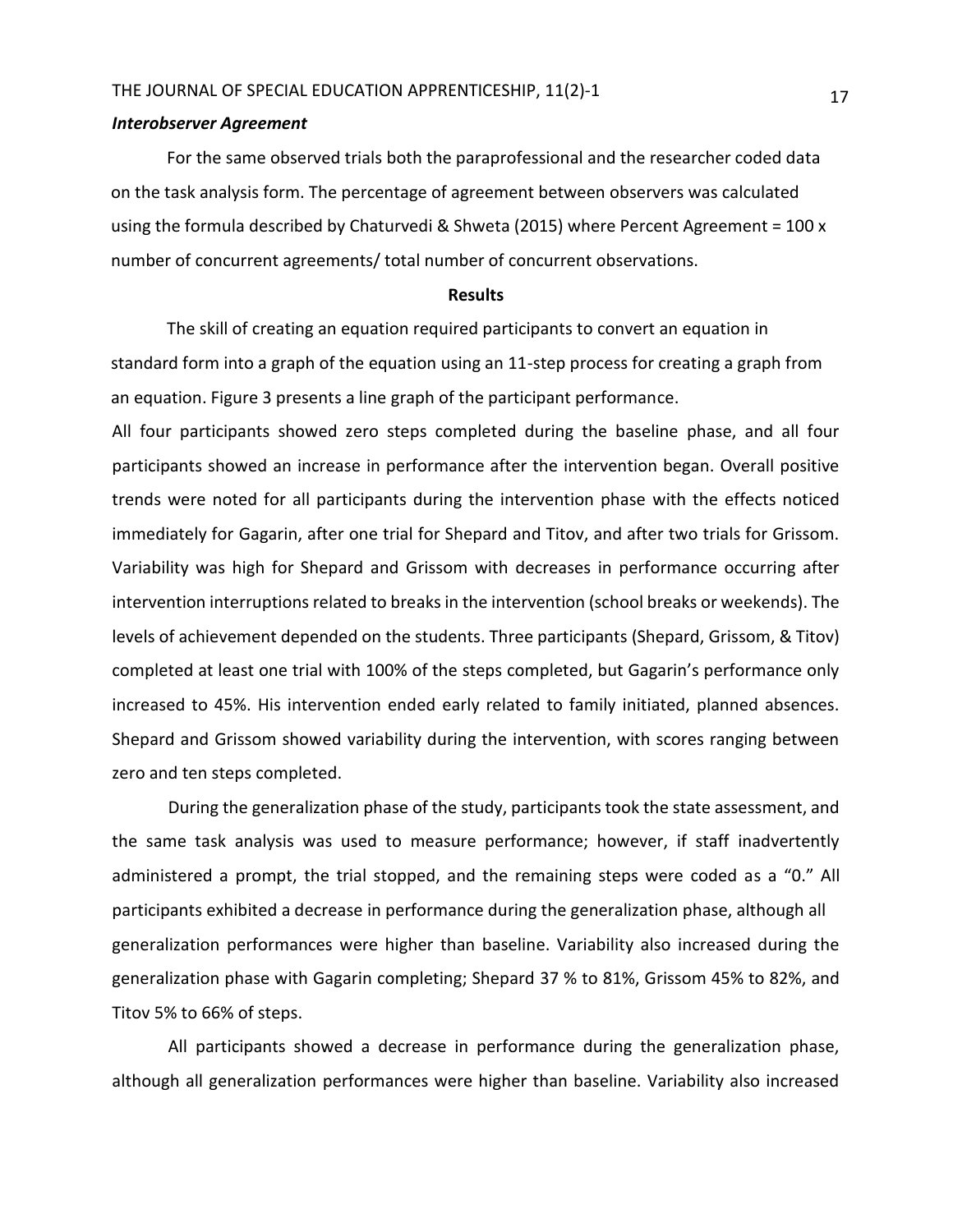during the generalization phase with Gagarin's scores ranging between 18% and 45%; Shepard's scores fell and rebounded from 37% to 82%. Grissom's scores also fell and rebounded from 45% to 89%, and Titov's scores ranged between 36% and 45% to 55% of steps. between 18% and 73%.

## **Effect-Sizes**

Effect-sizes can be used to estimate the effect of interventions in single case study designs, and the researchers used Tarlow and Penland's (2016a) Nonoverlapping Data (PND) calculator (online) to estimate the PND effect-size. The researchers choose this method because the data was non-parametric, and the Percentage of Nonoverlapping Data (PND) is the relatively easy to interpret (Tarlow & Penland, 2016b). The change in performance between baseline and intervention resulted in a percentage of nonoverlapping data (PND) calculator to estimate the PND effect-size of 86.84% (p<0.001). Rakap (2015) noted that this would show an effective intervention. Similarly, the PND between the baseline and generalization phases was 100% (effective), with the PND between the intervention and generalization stage 34%.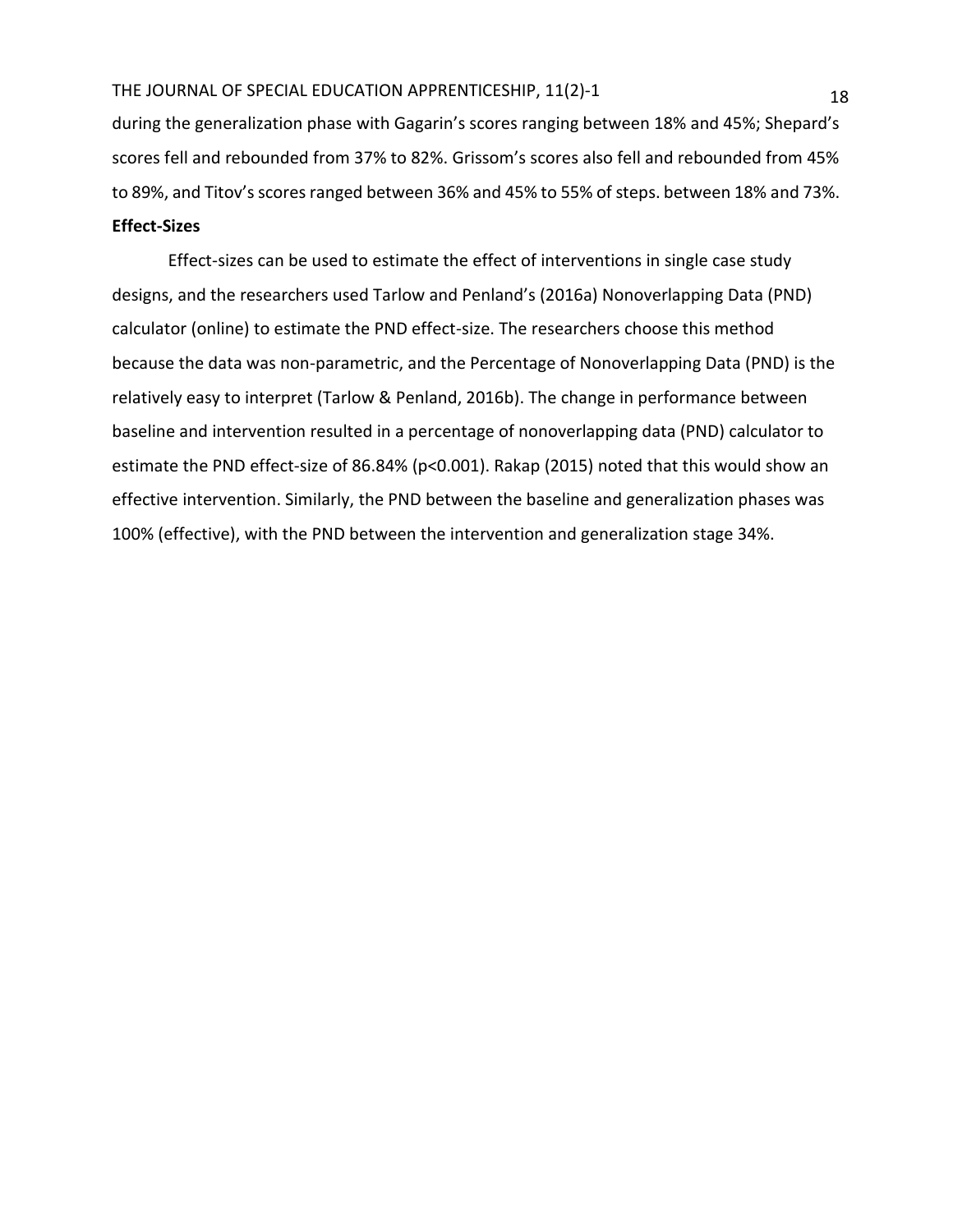**Figure 3.** 

*Independent Steps Completed to Make and Equation from a Graph* 

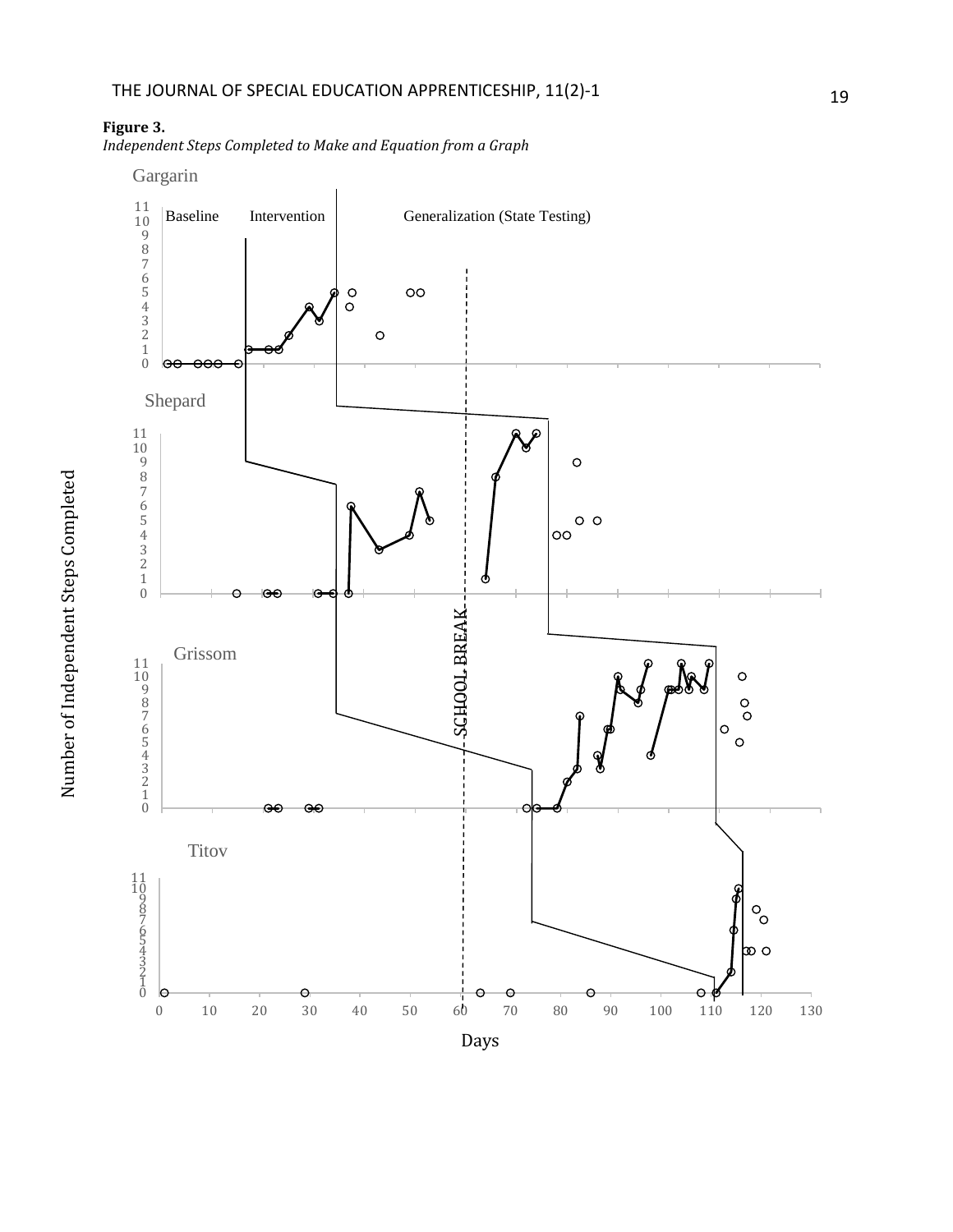#### **Social Validity**

At the end of the study, researchers interviewed participants and asked the individuals about math activity. All four participants expressed interest in continuing algebra activities, and all four of the participants agreed that the training helped them learn math. Shepard commented that the "sheet" (template) made the work easier, and two participants, Grissom and Titov, stressed that algebra was "fun."

#### **Discussion**

The purpose of the study was to evaluate the effectiveness of a TD method for including high school-aged individuals with ID within the abstract grade-level academic mathematics standards. The four participants successfully converted a picture of a line into the slopeintercept form of an equation and increased performance with the skill. Given the results and the fact that only the use of TD changed between baseline and intervention phases, it appears that TD can improve performance for individuals with ID when they learn abstract algebra skills. However, our conclusion rests on the assumption that the flexible script with the modeling prompts did not impact participant performance. Flexible and adaptive instruction tailored to the individual's responses constitutes a form of individualized feedback. It is possible that the variations, or the flexibility in the modeling prompting, contributed to participant improvements. The prompting methods used in the study were not a factor in the student's lower scores. We hypothesize that the generalization phase might require a longer period for the intervention. However, the study's procedures account for the lower generalization scores. During the generalization phase of the study, participants took the state assessment, and the same task analysis was used to measure performance; however, if staff inadvertently administered a prompt, the trial stopped, and the remaining steps were coded as a "0." Because the trials were prematurely stopped, the participant would not have had the opportunity to demonstrate mastery of subsequent steps in the task analysis.

The non-concurrent design was selected to maximize the school's ability to adjust participant schedules, and the school did take advantage of the flexibility. For instance, Titov was rarely assigned to work with her partner and was often assigned to sell coffee outside of the classroom. Gagarin's participation was scheduled to complete the project first, because his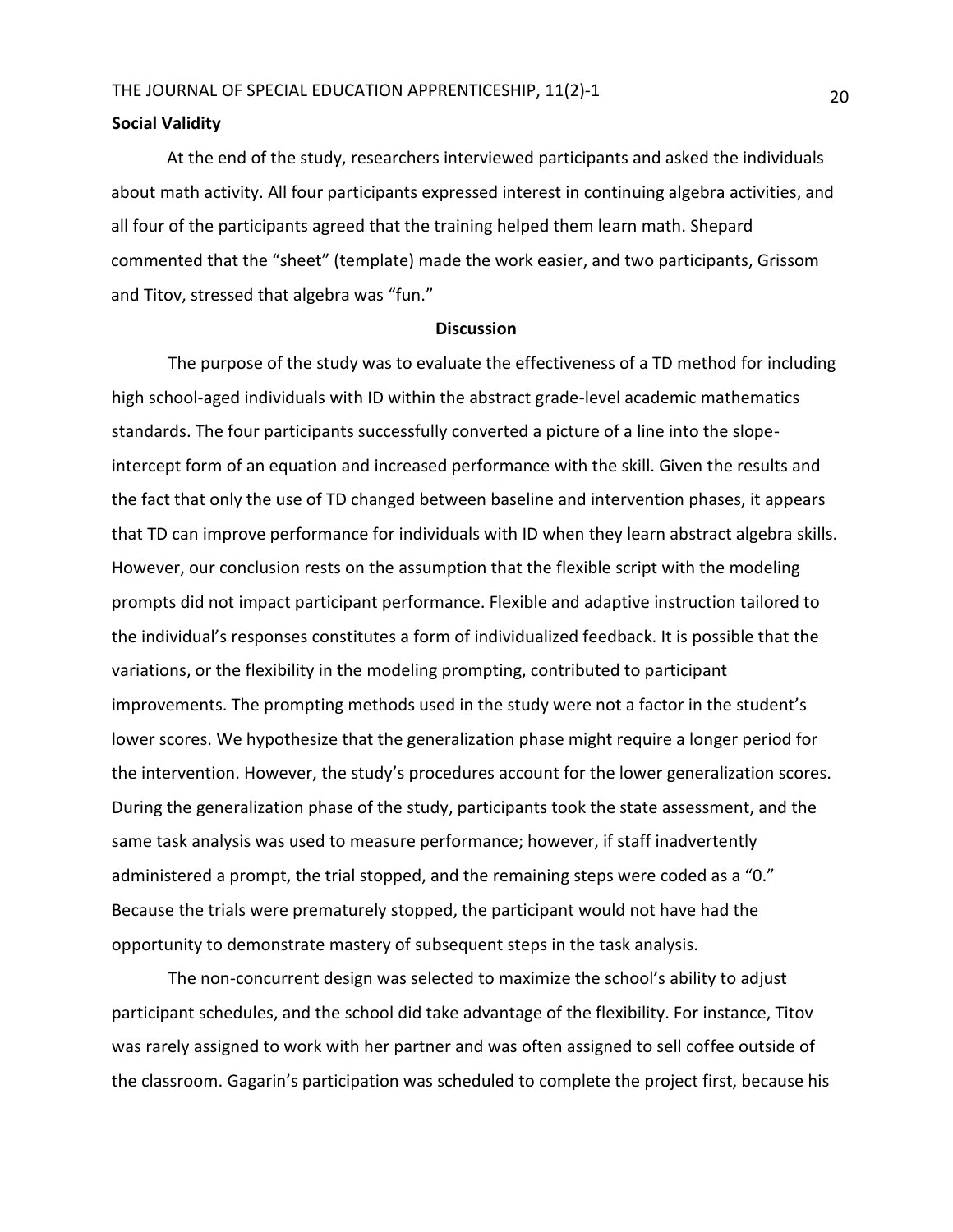family planned a long vacation, and his transition to the state-testing phase occurred prematurely. The school's desire to use the training to prepare students for the state assessment also influenced their decision to keep Grissom in the intervention for a longer period, and the school's decision to end participation after five trials (related to the state testing).

Behaviorists will notice another limitation. The study used an unorthodox version of the TD procedure. Genuinely, the researchers erred when developing the intervention. We had intended to use the constant time delay method, but our intervention package did not include trials with zero-second introduction trials associated with the procedure. We kept fidelity to the intervention and the TD procedure described in the intervention protocol, but the definition of TD differed from the constant time delay intervention as defined by Collins (2012) or employed by Jimenez et al. (2008). Sometimes research mistakes can help researchers to develop new questions. After the mistake was found, the researchers reviewed the historical literature and found historical inconsistencies with the TD and constant time delay procedure. Wolery et al. (1992) said as much when they noted the number of zero-second delays during intervention trials used and reported ranged widely with researchers at the time describing the use of a zero-second delay but not documenting the trial in the results.

Our error raises some questions about the overall TD procedure. (1) Where did the practice of including a zero-second time delay during a constant time delay intervention come from? The historical record shows the TD practice sometimes included a zero-second delay to introduce procedures (See Snell & Gast, 1981; Touchette, 1971), but not always. Halle et al. (1979) describes a constant 15s intervention without mention of a zero-second time delay. (2) Does it matter if we use a zero-second TD when initially introducing a skill? Probably not, Worley (1992) suggested the zero-second delay may be redundant. If participants wait zero or five seconds and the initial intervention trials would reflect 0% of the steps completed. Graphically, the data would appear to show a delay in the effects after the intervention phase began. Halle and colleagues' (1979) study was the only study that did not explicitly describe a zero-second time delay, and the pattern of our results are similar.

On the other hand, one of our participants, Gagarin, did show an increase in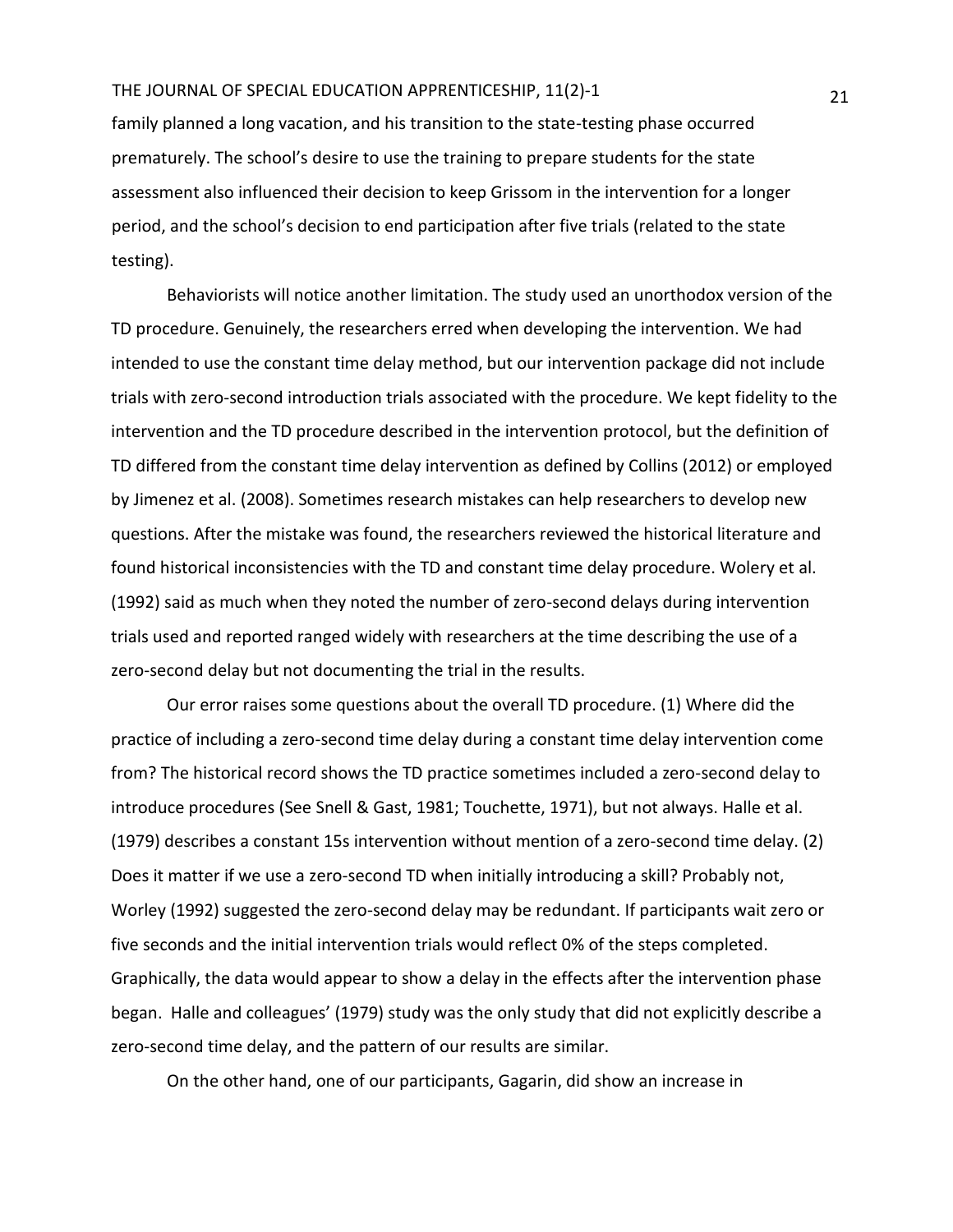performance immediately after baseline. His score increased from 0 to 9% which would account for 1-step. This may have been luck. He may have inferred a step after seeing a preceding step modeled, or an unknown variable may account for the improvement. For example, the semistructured script may have contributed to the participant's performance variability.

Although the paraprofessional modeled each step, she sometimes provided a verbal explanation tailored to each participant, the step of the task, and if necessary, the error. As we did not record the variations in the script, we were unable to analyze the data to see if it might have influenced student performance. Looking back at the existing literature, none of the existing structured intervention studies involving TD procedures described the use of scripts (see Browder et al., 2010; Creech-Galloway et al., 2013; Jimenez et al., 2008; Root & Browder, 2019; Root et al., 2017). It could be that the structure allows educators to provide feedback in a predictable but adaptable format. If so, interactive feedback appears to be a common element across most of the studies involving students with ID and algebra (e.g., Göransson et al., 2013; Monari Martinez & Neodo, 2020; Rodriguez, 2016a/b).

Finally, we do recognize the current study only presents a small sample of the type of algebra that general education students learn. The current study may lack credibility among constructivist educators who stress the importance of building conceptual understanding (e.g., Greenstein & Baglieri, 2018; Göransson, et al., 2016), or among practitioners who desire clear pragmatic applications as a prerequisite to instruction (see Greenstein & Baglieri, 2018). Theoretically, the conceptual understanding is intertwined with procedural fluency (Kilpatrick et al., 2001), and although outside of the scope of the current study, modifications may help to prove the development of mathematical communication skills while learning a procedural skill. In our study participants were exposed to new vocabulary like slope, *x*-intercept, *y*intercept, origin, rise, run, positive, or negative, and the use of symbols (e.g., *m, b*).

#### **Conclusion**

Despite the limitations, the study effectively shows that students *can* learn *some* parts of the grade-level High-school level Algebra course curriculum using a structured teaching pedagogy to improve procedural fluency. Previously, scholars guessed that exclusion in academics occurs because teachers lack research-based methods for including students in a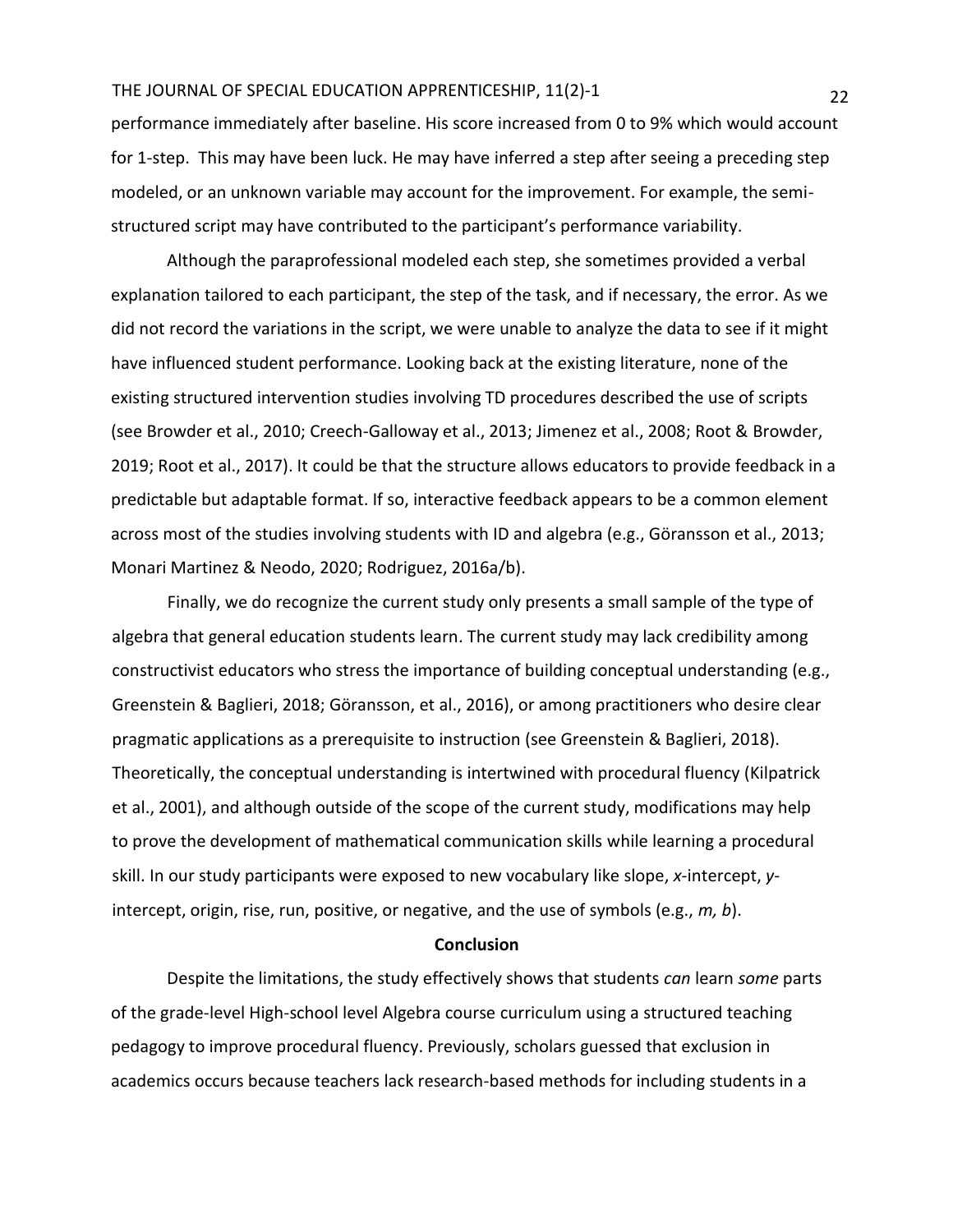class (Agran et al., 2020; Creech-Galloway et al., 2013; Jimenez et al., 2008; Johnson et al., 2013). Hopkins and Dymond, (2020) showed that teacher perceptions related to a student's perceived abilities can influence the prioritization of transitional activities. A similar phenomenon may be occurring in algebra. The findings from the present add to a growing number of studies showing individuals with ID can learn abstract mathematical procedures (e.g., Browder et al., 2010; Browder et al., 2012, Creech-Galloway et al., 2013: Jimenez et al., 2008; Monari Martinez & Neodo, 2020; Monari Martinez & Pellegrini, 2010; Rodriguez et al., 2016a). Are practicing special educators aware of the research showing individuals with ID learning skills like algebra? Will our study help to convince special educators that students with ID can benefit from algebra? In both cases, the authors would hope the answer is yes, but we suspect the answer is no. We suspect, special educators, or other team members may believe the skill is too abstract to be practical or meaningful (see Agran et al., 2020; Greenstein & Baglieri, 2018; Kleinert et al., 2015).

We acknowledge that the definition of educational benefit for students with ID is evolving (see Yell & Bateman, 2020), and when reasonably calculating ambitious academic goals, IEP teams might consider TD procedures to support students in algebra. At a minimum this study does show students with ID can access the procedural elements of the general education, algebra curriculum. We assert that teaching algebra, even learning an isolated skill like converting a graph into an equation format constitutes a *meaningful benefit* because algebra skill development increases employment, recreational, and educational opportunities (Kress, 2005; Matthes & Drakopoulos, 2019; Monari Martinez & Benedetti, 2010; Taylor, 2018).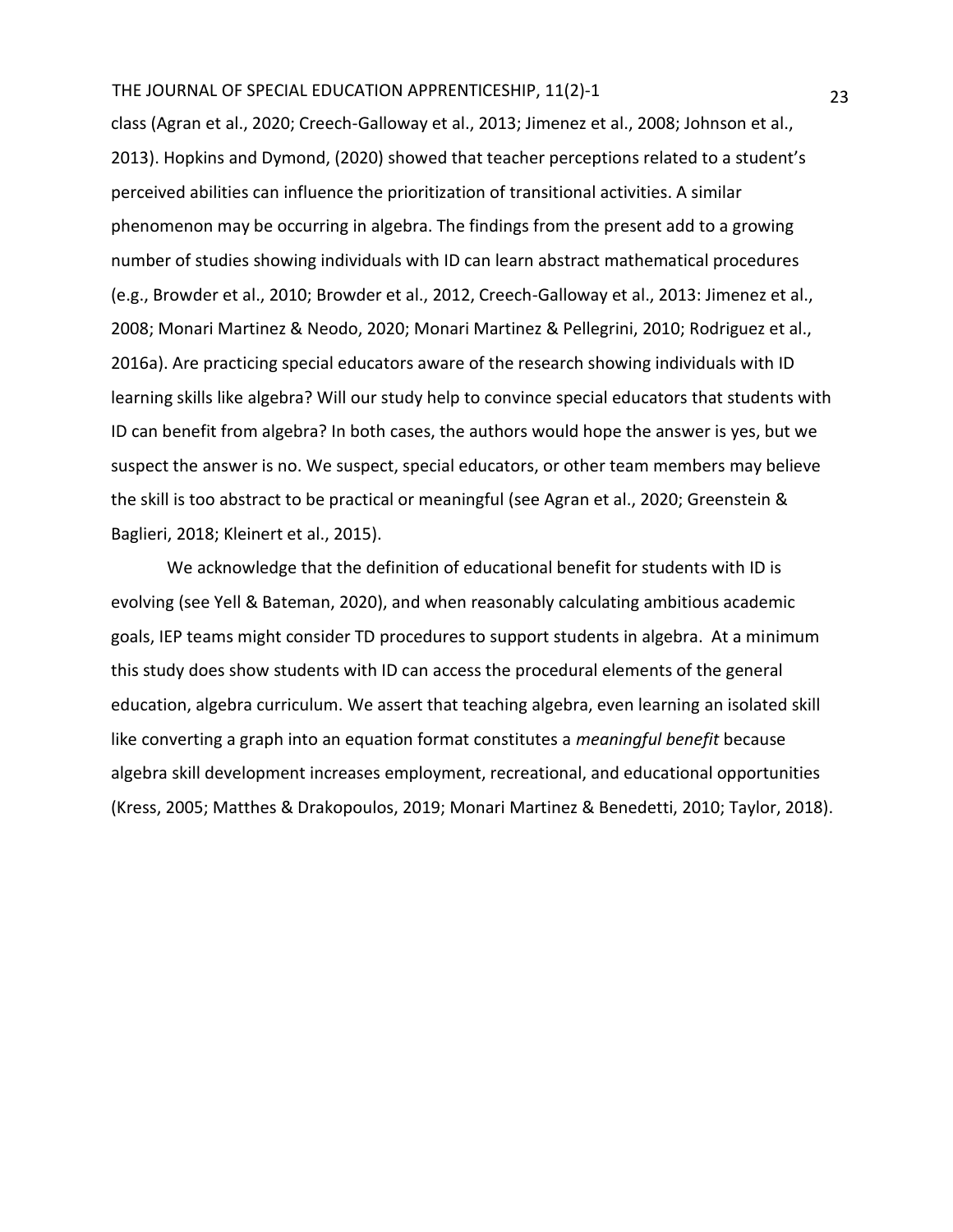## **References**

- Agran, M., Jackson, L., Kurth, J. A., Ryndak, D., Burnette, K., Jameson, M., Zagona, A., Fitzpatrick, F., & Wehmeyer, M. (2020). Why aren't students with severe disabilities being placed in general education classrooms: Examining the relations among classroom placement, learner outcomes, and other factors*. Research and Practice for Persons with Severe Disabilities*, *45*(1), 4-13.<https://doi.org/10.1177/1540796919878134>
- Ameri, M. (2017). *See me, not the disability: examining employer responses to applicants with disabilities*. [Doctoral Dissertation, Rutgers University] Rutgers University Electronic Theses & Dissertations. [https://rucore.libraries.rutgers.edu/rutgers](https://rucore.libraries.rutgers.edu/rutgers-lib/55309/PDF/1/play/)[lib/55309/PDF/1/play/](https://rucore.libraries.rutgers.edu/rutgers-lib/55309/PDF/1/play/)
- Baker, J. N., Rivera, C., Morgan, J. J., & Reese, N. (2015) Teaching algebraic equations to middle school students with intellectual disability. *The Journal of the American Academy of Special Education Professionals, 7*(1)*,* 29-43. <https://files.eric.ed.gov/fulltext/EJ1134182.pdf>
- Bowman, J. A., McDonnell, J., Ryan, J. H., & Fudge-Coleman, O. (2019). Effective mathematics instruction for students with moderate and severe disabilities: A review of the literature. *Focus on Autism and Other Developmental Disabilities*, *34*(4)*:* 195 -204. <https://doi.org/10.1177/1088357619827932>
- Bracken, B. A., & McCallum, R.S. (2016) *Universal nonverbal intelligence test (2nd edition).* Riverside.
- Browder, D. M., Jimenez, B. A., & Trela, K. (2012). Grade-aligned math instruction for secondary participants with moderate intellectual disability. *Education and Training in Autism and Developmental Disabilities, 47*(3), 373-388.<https://www.jstor.org/stable/23879972>
- Browder, D. M., Trela, K., Courtade, G. R., Jimenez, B. A., Knight, V., & Flowers, C. (2010). Teaching mathematics and science standards to participants with moderate and severe developmental disabilities. *The Journal of Special Education*, *46*(1), 26-35. <https://doi.org/10.1177/0022466910369942>
- Bruininks, R. K., Woodcock, R. W., Weatherman, R. F., & Hill, B. K. (1996). *Scale of independent behavior-revised.* Riverside.
- Chaturvedi, S. R. B. H., & Shweta, R. C. (2015). Evaluation of inter-rater agreement and interrater reliability for observational data: an overview of concepts and methods. *Journal of the Indian Academy of Applied Psychology*, *41*(3)*,* 20-27.
- Collins, B. C. (2012). *Systematic instruction for students with moderate and severe disabilities*. Paul H. Brookes Publishing Company.
- Creech-Galloway, C., Collins, B. C., Knight, V., & Bausch, M. (2013). Using a simultaneous prompting procedure with an iPad to teach the Pythagorean theorem to adolescents with moderate intellectual disability. *Research and Practice for Persons with Severe Disabilities, 38*(4), 222-232[. https://doi.org/10.1177/154079691303800402](https://doi.org/10.1177/154079691303800402)
- Figarola, P. M., Gunter, P. L., Reffel, J. M., Worth, S. R., Hummel, J., & Gerber, B. L. (2008). Effects of self-graphing and goal setting on the math fact fluency of students with disabilities. *Behavior Analysis in Practice*, *1*(2), 36–41. <https://doi.org/10.1007/BF03391726>
- Foegen, A., & Morrison, C. (2010). Putting algebra progress monitoring into practice: Insights from the field. *Intervention in School and Clinic*, *46*(2), 95-103.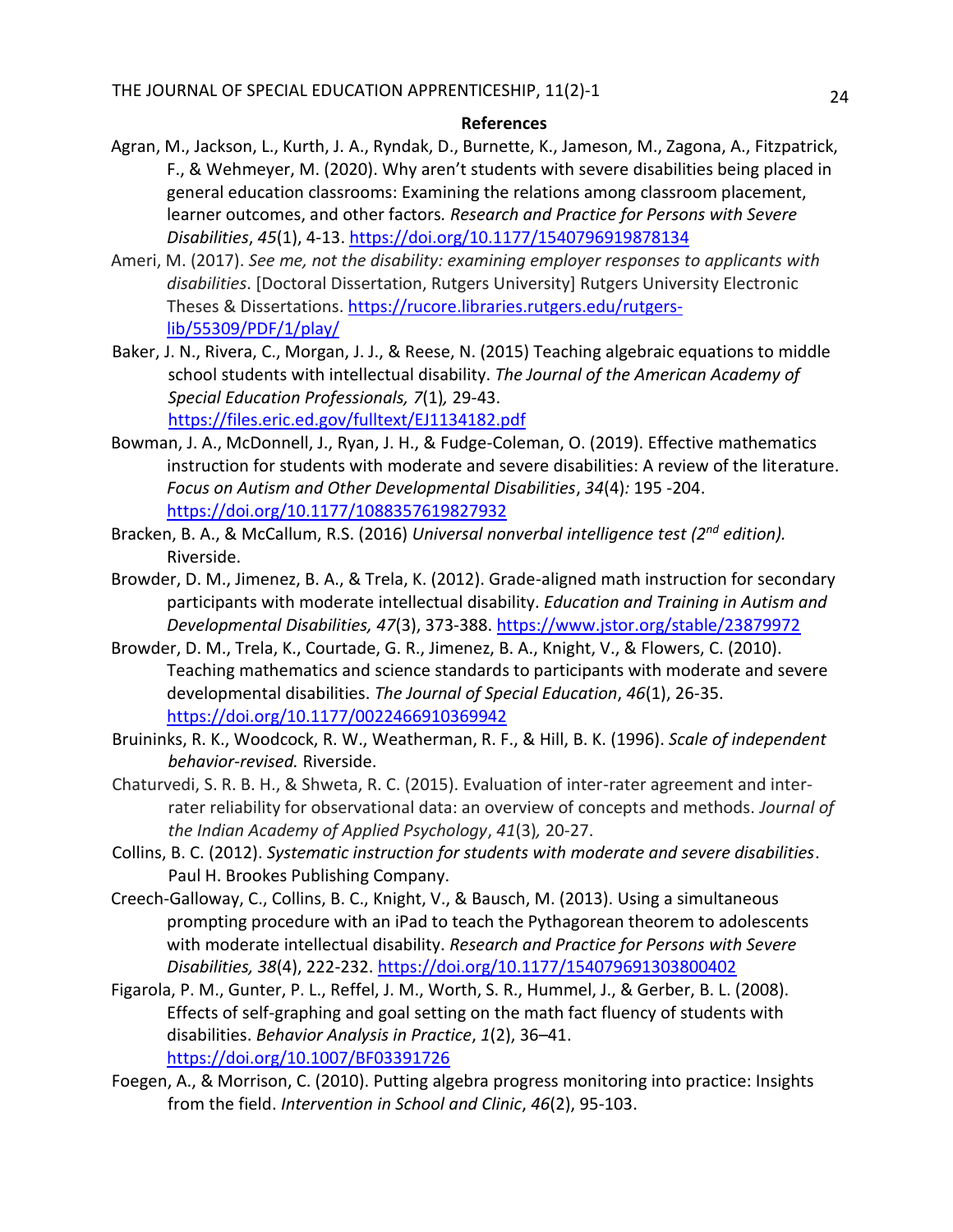<https://doi.org/10.1177%2F1053451210375302>

- Gast, D. L., Lloyd, B. P. & Ledford, J. (2014). Multiple baselines and multiple probe designs. In Gast, D. L. (Ed.) *Single-subject research methodology in behavioral sciences.* Routledge.
- Göransson, K., Hellblom-Thibblin, T., & Axdorph, E. (2016). A conceptual approach to teaching mathematics to students with intellectual disability. *Scandinavian Journal of Educational Research, 60*(2), 182-200.<https://doi.org/10.1080/00313831.2015.1017836>
- Greenstein, S. & Baglieri, S. (2018) Imagining mathematical thinking for inclusive curriculum: A conversation. *Investigations in Mathematics, 10*(3), 133-134, <https://doi.org:10.1080/19477503.2018.1467091>
- Halle, J. W., Marshall, A. M., & Spradlin, J. E. (1979). Time delay: A technique to increase language use and facilitate generalization in retarded children. *Journal of Applied Behavior Analysis, 12*(3), 431-439. https://doi.org/ [10.1901/jaba.1979.12-431](https://dx.doi.org/10.1901%2Fjaba.1979.12-431)
- Hammond, J. L., Hirt, M., & Hall, S. S. (2012). Effects of computerized match-to-sample training on an emergent fraction–decimal relations in individuals with Fragile X syndrome. *Research in Developmental Disabilities, 33*(1), 1-11. <https://doi.org/10.1016/j.ridd.2011.08.021>
- Hopkins, S. L., & Dymond, S. K. (2020). Factors influencing teachers' decisions about their use of community-based instruction. *Intellectual and Developmental Disabilities, 58*(5), 432- 446[. https://doi.org/10.1352/1934-9556-58.5.432](https://doi.org/10.1352/1934-9556-58.5.432)
- Hord, C., & Bouck, E. C. (2012). Review of academic mathematics instruction for students with mild intellectual disability. *Education and Training in Autism and Developmental Disabilities, 47*(3), 389-400[. https://www.jstor.org/stable/23879973](https://www.jstor.org/stable/23879973)
- Hord, C., & Xin, Y. P. (2015). Teaching area and volume to students with mild intellectual disability. *The Journal of Special* Education*, 49*(2), 118-128. <https://doi.org/10.1177/0022466914527826>
- Hord, C., Duppstadt, M., Marita, S., & Pescatrice, S. (2019). Access to seventh grade mathematics: A case study of two students with mild intellectual disability*. Journal of Intellectual Disabilities. 3*(1), 1-19.<https://doi.org/10.1177/1744629519858561>
- Horner, R. H., Carr, E. G., Halle, J., McGee, G., Odom, S., & Wolery, M. (2005). The use of single-subject research to identify evidence-based practice in special education. *Exceptional Children, 71*(2), 165-179. <https://doi.org/10.1177/001440290507100203>
- Hudson, M. E., Rivera, C. J., & Grady, M. M. (2018). Research on mathematics instruction with students with significant cognitive disabilities: Has anything changed? *Research and Practice for Persons with Severe Disabilities, 43*(1), 38-53. <https://doi.org/10.1177/1540796918756601>
- Individuals with Disabilities Education Improvement Act of 2004, Pub. L. No. 108–446, 118 Stat. 2657 (2004).
- Jimenez, B. A., Browder, D. M., & Courtade, G. R. (2008). Teaching an algebraic equation to high school participants with moderate developmental disabilities. *Education and Training in Developmental Disabilities, 43*(2), 266.<https://www.jstor.org/stable/23879934>
- Johnson, E. S., Galow, P. A., & Allenger, R. (2013). Application of algebra curriculum-based measurements for decision making in middle and high school. *Assessment for Effective Intervention, 39*(1), *3-11.* <http://doi.org/10.1177/1534508412461435>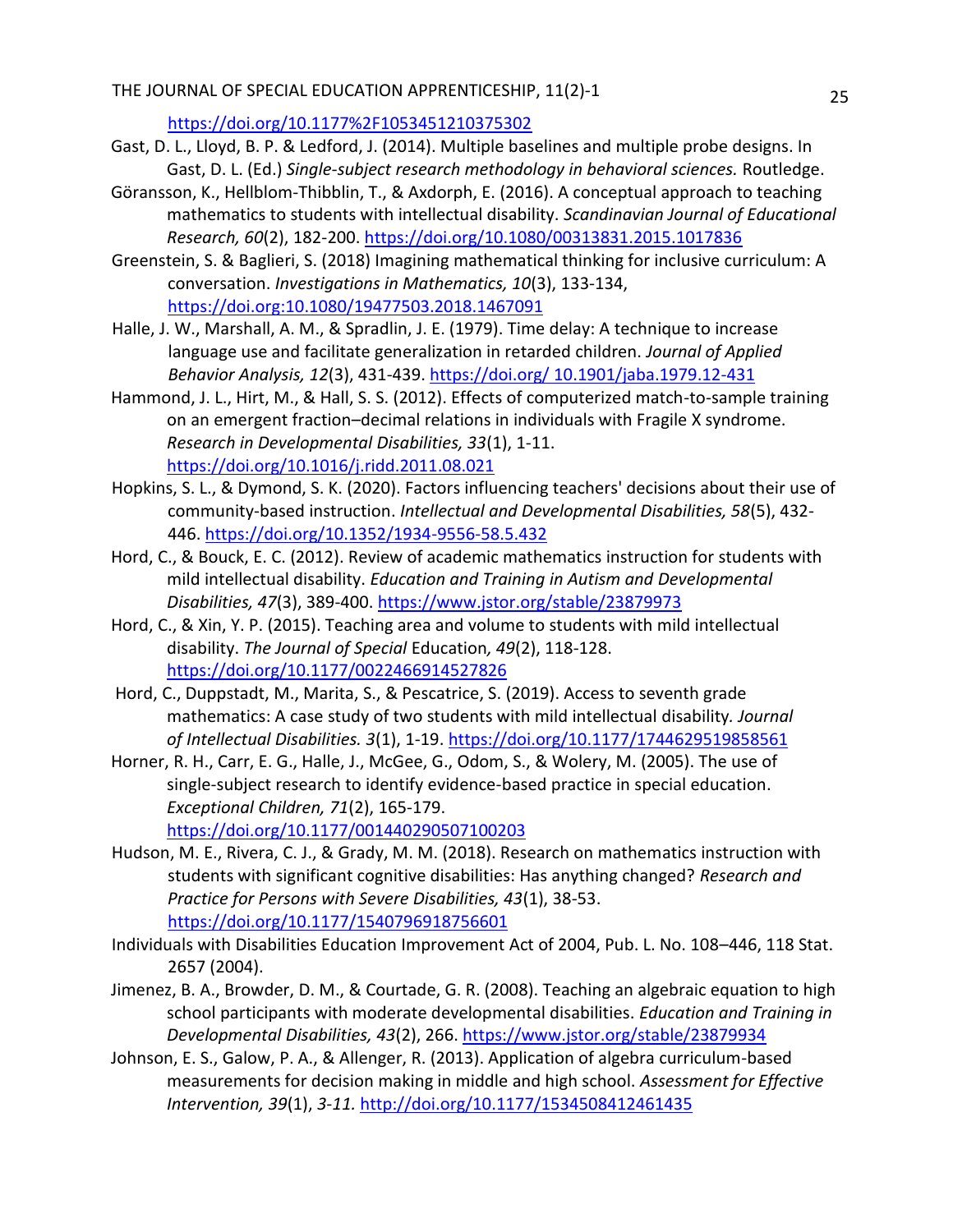- Kaufman, A., Williams, R., Barzyk, T., Greenberg, M., O'Shea, M., Sheridan, P., Hoang, A., Ash, C., Teitz, A., Mustafa, M., & Garvey, S. (2017). A citizen science and government collaboration: Developing tools to facilitate community air monitoring. *Environmental Justice (Print)*, *10*(2), 10.1089/env.2016.0044.<https://doi.org/10.1089/env.2016.0044>
- Kendall, J. (2011) Understanding Common Core State Standards. Denver, Co: McREL.
- Kilpatrick, J., Swafford, J., & Findell, B. (2001). *Adding it up: Helping children learn mathematics* (Vol. 2101). National research council (Ed.). Washington, DC: National Academy Press.
- Kim, J., Kim, J., DesJardins, S. L., & McCall, B. P. (2015). Completing Algebra II in high school: Does it increase college access and success? *The Journal of Higher Education, 86*(4), 628- 662.<https://doi.org/10.1080/00221546.2015.11777377>
- Kleinert, H. L. (2020). Students with the most significant disabilities, communicative competence, and the full extent of their exclusion. *Research and Practice for Persons with Severe Disabilities, 45*(1), 34-38.<https://doi.org/10.1177%2F1540796919892740>
- Kleinert, H., Towles-Reeves, E., Quenemoen, R., Thurlow, M., Fluegge, L., Weseman, L., & Kerbel, A. (2015). Where students with the most significant cognitive disabilities are taught: Implications for general curriculum access. *Exceptional Children, 81*(3), 312-328. <https://doi.org/10.1177/0014402914563697>
- Kress, H.M. (2005). Math as a civil right: Social and cultural perspectives on teacher and teacher education. *American Secondary Education, 34*(1*).* <https://www.jstor.org/stable/41064562>
- Kubina, R. M., Kostewicz, D. E., King, S. A., Brennan, K. M., Wertalik, J., Rizzo, K., & Markelz, A. (2021). Standards of Graph Construction in Special Education Research: A Review of their Use and Relevance. *Education and Treatment of Children*, *44*(4), 275-290. <https://doi.org/10.1007/s43494-021-00053-3>
- Matthes, D. & Drakopoulos, V. (2019). A simple and fast line-clipping method as a Scratch extension for computer graphics education. *Computer Science, 7*(2), 40-47. https://doi.org/ 10.13189/csit.2019.070202
- Monari Martinez, E., & Benedetti, N. (2011). Learning mathematics in mainstream secondary schools: Experiences of participants with Down's syndrome. *European Journal of Special Needs Education, 26*(4), 531-540.<https://doi.org/10.1080/08856257.2011.597179>
- Monari Martinez, E., & Neodo, K. (2020) Working with the Cartesian plane and algebraic formulas by students with down syndrome: Findings of a small-scale study. *International Journal of Disability and Education,* 1-14. <https://doi.org/10.1080/1034912X.2020.1722072>
- Monari Martinez, E., & Pellegrini, K. (2010). Algebra and problem‐solving in Down syndrome: A study with 15 teenagers. *European Journal of Special Needs Education, 25*(1), 13-29. <https://doi.org/10.1080/08856250903450814>
- National Council of Teachers of Mathematics (NCTM; 2000). *Principles and standards for school mathematics.* Reston, VA: Author.
- National Governors Association Center for Best Practices & Council of Chief State School Officers (2010). *Common core state standards for mathematics.* Washington, DC: Author. [http://www.corestandards.org/wp-content/uploads/Math\\_Standards1.pdf](http://www.corestandards.org/wp-content/uploads/Math_Standards1.pdf)
- Neitzel, J., & Wolery, M. (2009). *Steps for implementation: Time delay.* The National Professional Development Center on Autism Spectrum Disorders, Frank Porter Graham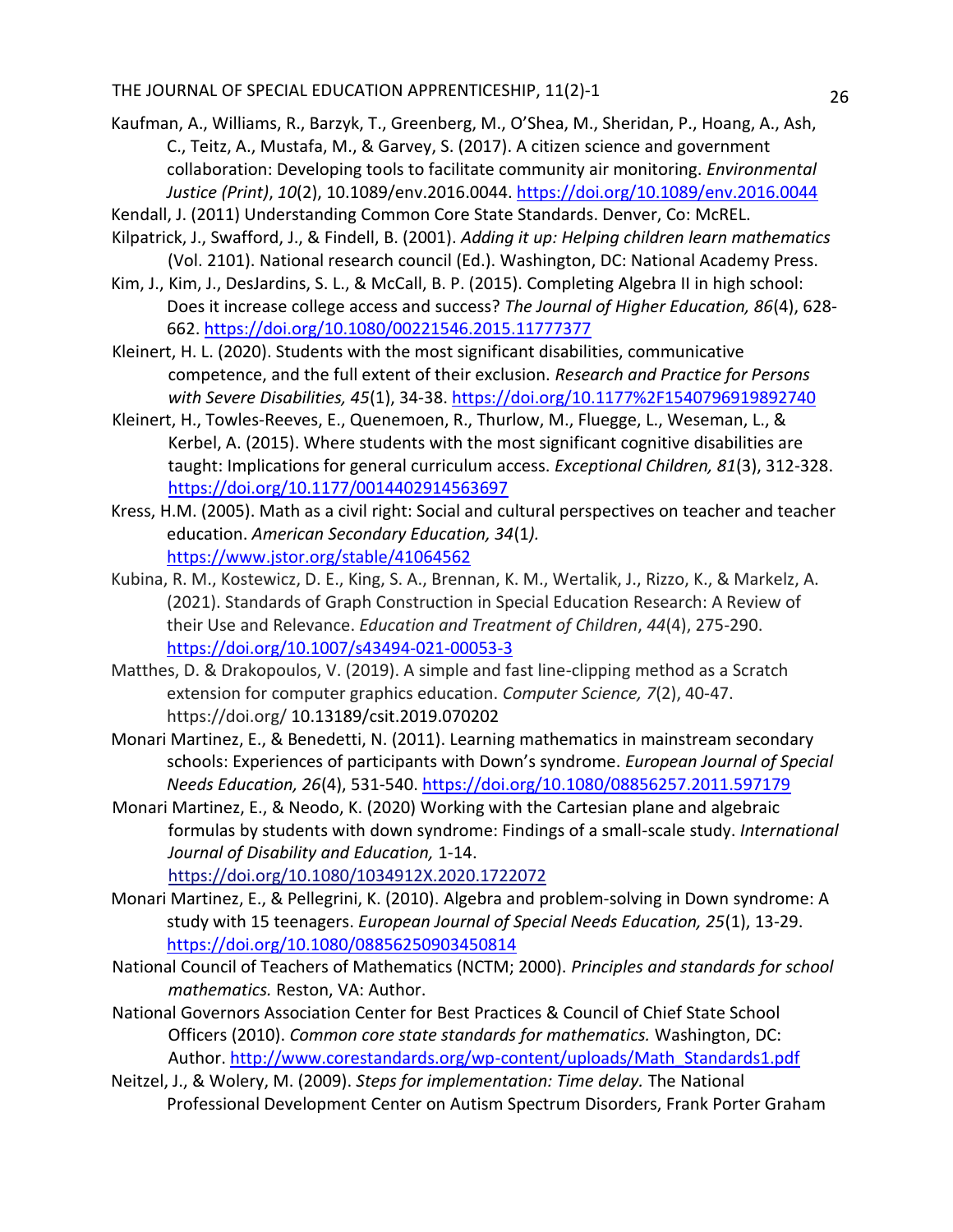Child Development Institute, The University of North Carolina. [https://autismpdc.fpg.unc.edu/sites/autismpdc.fpg.unc.edu/files/TimeDelay\\_Steps\\_0.p](https://autismpdc.fpg.unc.edu/sites/autismpdc.fpg.unc.edu/files/TimeDelay_Steps_0.pdf) [df](https://autismpdc.fpg.unc.edu/sites/autismpdc.fpg.unc.edu/files/TimeDelay_Steps_0.pdf)

- Rakap, S. (2015). Effect sizes as result interpretation aids in single‐subject experimental research: description and application of four nonoverlap methods. *British Journal of Special Education*, *42*(1), 11-33. <https://doi.org/10.1111/1467-8578.12091>
- Rodriguez, A. M. (2016a). Learning to apply algebra in the community for adults with intellectual developmental disabilities. *Intellectual and Developmental Disabilities, 54(1)*, 19-31.<http://dx.doi.org/10.1352/1934-9556-54.1.19>
- Rodriguez, A.M. (2016b). A mathematics greenhouse. *Mathematics Teacher. 109* (6), 426-433. <https://www.jstor.org/stable/10.5951/mathteacher.109.6.0426>
- Root, J. R., & Browder, D. M. (2019). Algebraic problem solving for middle school students with autism and intellectual disability. *Exceptionality, 27*(2), 118-132. <https://doi.org/10.1080/09362835.2017.1394304>
- Root, J., Saunders, A., Spooner, F., & Brosh, C. (2017). Teaching personal finance mathematical problem solving to individuals with moderate intellectual disability. *Career Development and Transition for Exceptional Individuals, 40*(1), 5-14. <https://doi.org/10.1177/2165143416681288>
- Saunders, A. F., Bethune, K. S., Spooner, F., & Browder, D. (2013). Solving the common core equation: Teaching mathematics CCSS to participants with moderate and severe disabilities. *TEACHING Exceptional Children, 45*(3), 24-33. <https://doi.org/10.1177/004005991304500303>
- Schur, L., Han, K., Kim, A., Ameri, M., Blanck, P., & Kruse, D. (2017). Disability at work: A look back and forward. *Journal of Occupational Rehabilitation*, *27*(4), 482–497. <https://doi.org/10.1007/s10926-017-9739-5>
- Snell, M. & Brown, F. (Ed.). (2006) *Instruction of participants with severe disabilities,* 6<sup>th</sup> ed. Pearson.
- Snell, M. E., & Gast, D. L. (1981). Applying time delay procedure to the instruction of the severely handicapped. *Journal of the Association for the Severely Handicapped, 6*(3), 3- 14[. https://doi.org/10.1177/154079698100600301](https://doi.org/10.1177/154079698100600301)
- Sparrow, S., & Cicchetti, D. V. (2005) *Vineland adaptive behavior scales* (2nd ed.). Pearson Education.
- Spooner, F., Saunders, A., Root, J., & Brosh, C. (2017). Promoting access to common core mathematics for students with severe disabilities through mathematical problem solving. *Research and Practice for Persons with Severe Disabilities, 42*(3), 171-186. <https://doi.org/10.1177/1540796917697119>
- Tarlow, K. R., & Penland, A. (2016a). Percentage of nonoverlapping data (PND) calculator. <http://www.ktarlow.com/stats/pnd>
- Tarlow, K. R., & Penland, A. (2016b). Outcome assessment and inference with the percentage of nonoverlapping data (PND) single-case statistic. *Practice Innovations, 1*(4), 221– 233. <https://doi.org/10.1037/pri0000029>
- Taylor, M. S. (2018). Computer programming with pre-k through first-grade students with intellectual disabilities. *The Journal of Special Education*, *52*(2), 78–88. <https://doi.org/10.1177/0022466918761120>